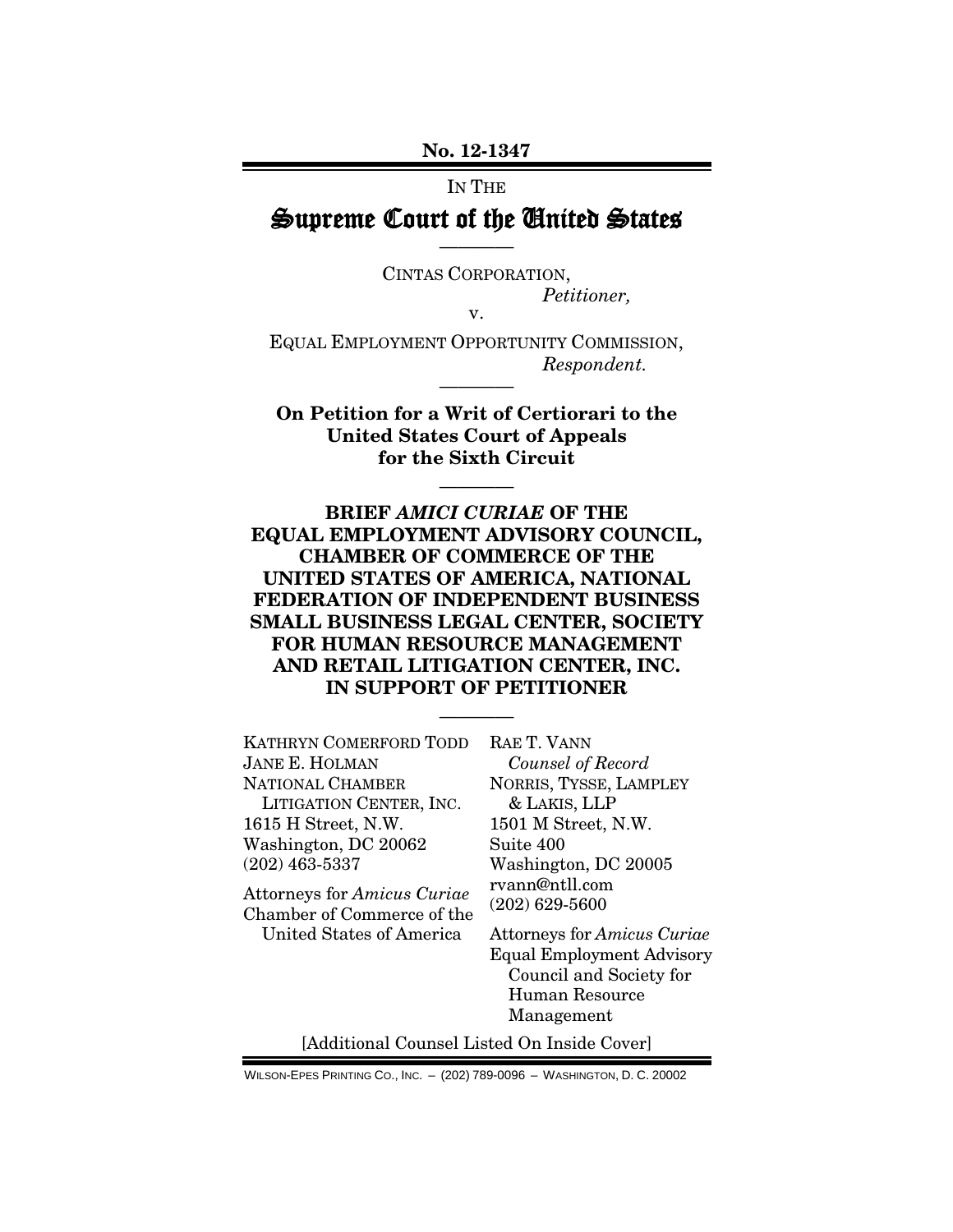KAREN R. HARNED ELIZABETH MILITO NATIONAL FEDERATION OF INDEPENDENT BUSINESS SMALL BUSINESS LEGAL CENTER 1201 F Street, N.W. Washington, DC 20004 (202) 406-4443

Attorneys for *Amicus Curiae* National Federation of Independent Business Small Business Legal Center DEBORAH R. WHITE RETAIL LITIGATION CENTER, INC. 1700 N. Moore Street Suite 2250 Arlington, VA 22209 (703) 600-2067

Attorneys for *Amicus Curiae* Retail Litigation Center, Inc.

June 2013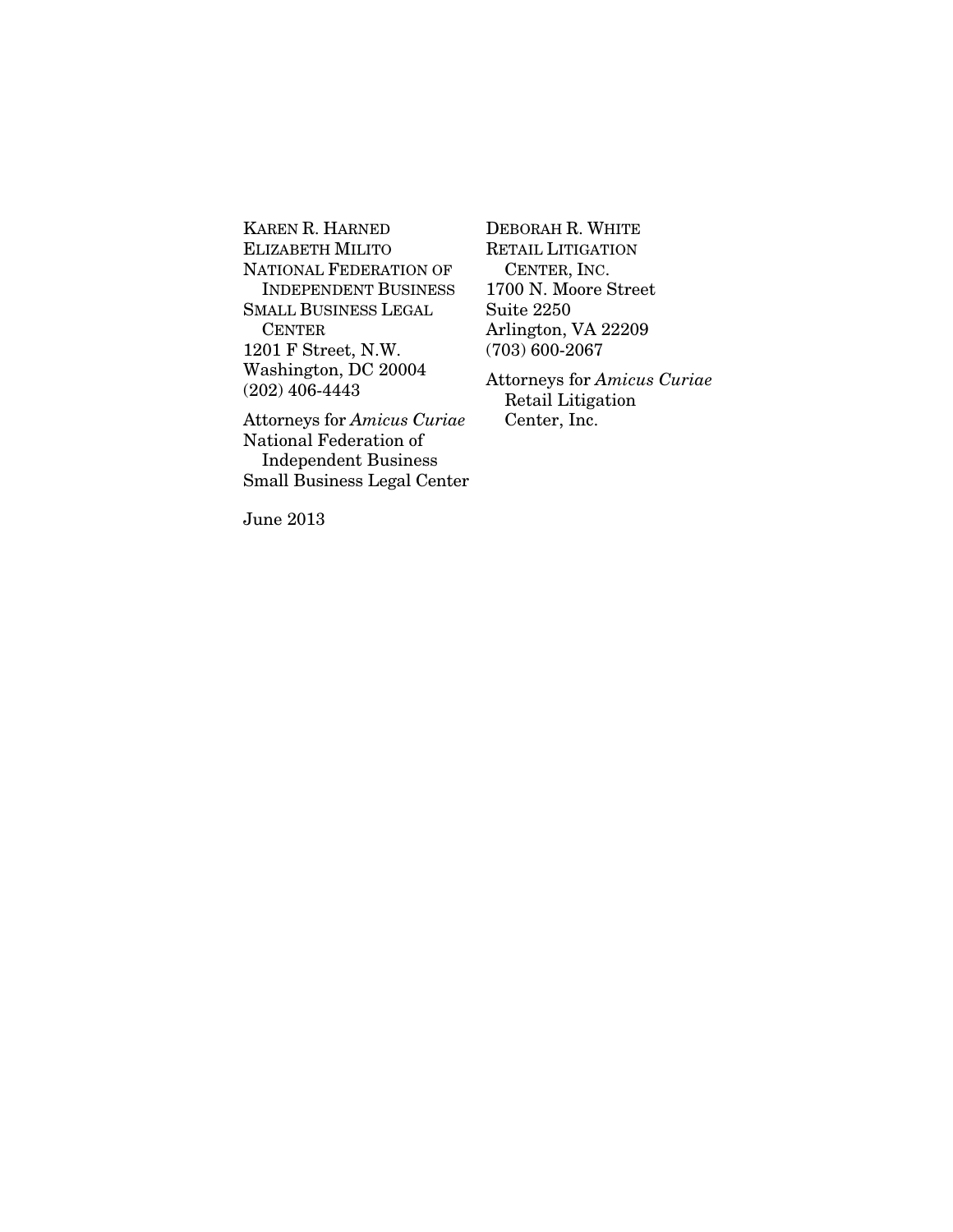### TABLE OF CONTENTS

|                                                                                                                                                                                                                                                                                | Page           |
|--------------------------------------------------------------------------------------------------------------------------------------------------------------------------------------------------------------------------------------------------------------------------------|----------------|
|                                                                                                                                                                                                                                                                                | iii            |
| INTEREST OF THE AMICI CURIAE                                                                                                                                                                                                                                                   | $\overline{2}$ |
| SUMMARY OF REASONS FOR GRANTING                                                                                                                                                                                                                                                | 5              |
| REASONS FOR GRANTING THE WRIT                                                                                                                                                                                                                                                  | 7              |
| REVIEW OF THE DECISION BELOW<br>NECESSARY IN<br><b>ORDER</b><br><b>TO</b><br>IS -<br>PROVIDE MUCH NEEDED CLARITY<br>ISSUES OF SUBSTANTIAL<br>ON<br>IMPORTANCE TO THE BUSINESS                                                                                                  |                |
|                                                                                                                                                                                                                                                                                | 7              |
| A. The Decision Below Exacerbates A<br>Longstanding Disagreement In The<br>Courts Regarding The Breadth Of The<br>EEOC's Litigation Authority Under                                                                                                                            | 8              |
| 1. Lower courts cannot agree on<br>whether the EEOC's Title VII pre-<br>suit administrative activities are<br>subject to judicial review and if so,                                                                                                                            | 10             |
| 2. Courts are sharply divided as to<br>whether the EEOC may pursue<br>compensatory and punitive<br>damages for pattern-or-practice<br>discrimination under Section 706<br>instead of Section 707, which<br>expressly authorizes pattern-or-<br>practice claims, but limits the |                |
| remedy to injunctive relief                                                                                                                                                                                                                                                    | 16             |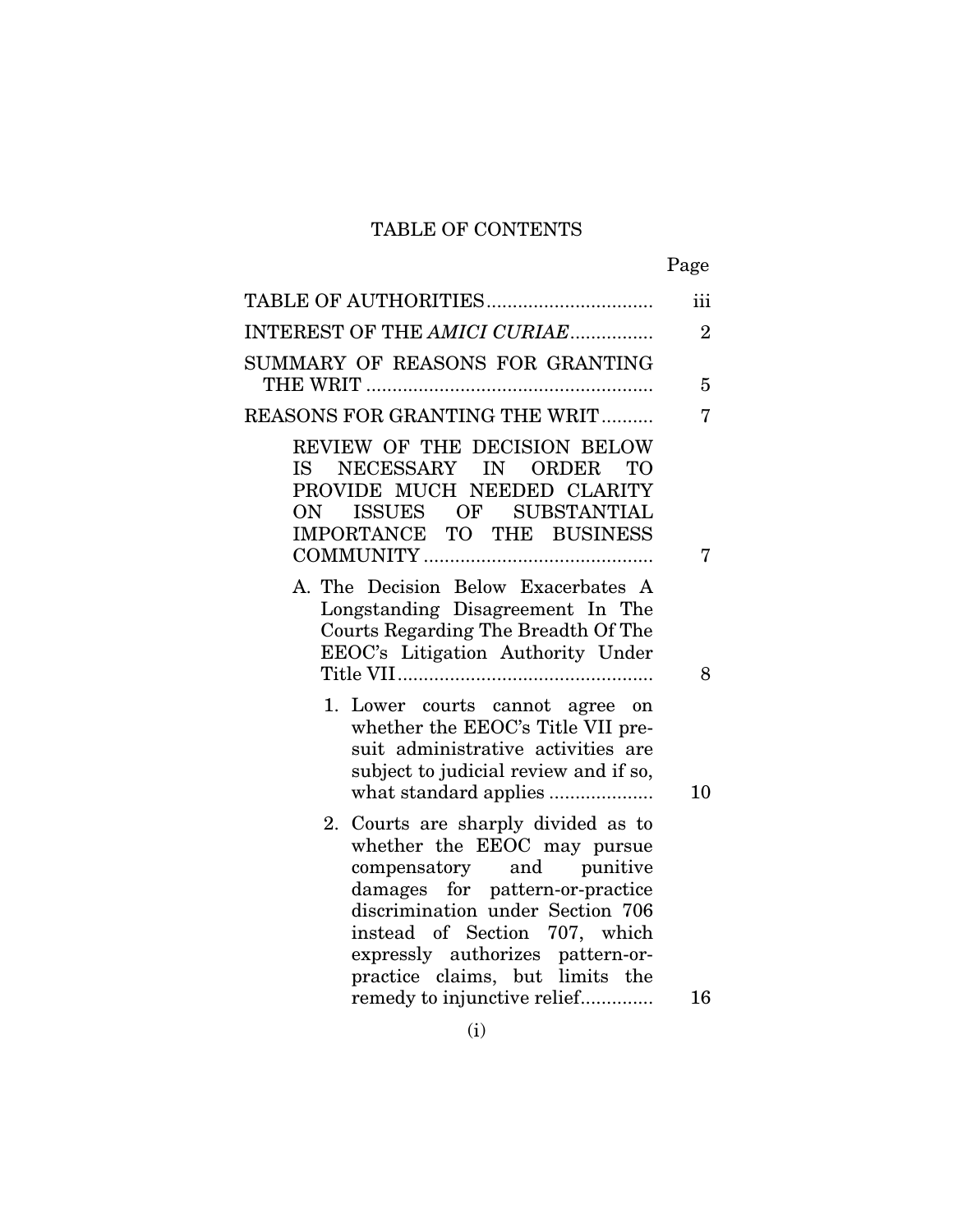### TABLE OF CONTENTS—Continued

Page

| B. The Decision Below Threatens To    |    |
|---------------------------------------|----|
| Undermine Effective Title VII         |    |
| Enforcement By Facilitating, Indeed   |    |
| Encouraging, Abusive EEOC             |    |
| Litigation Tactics That Significantly |    |
| Disadvantage All Employers, But       |    |
| Especially Those With Nationwide      |    |
|                                       | 21 |
|                                       | 25 |

ii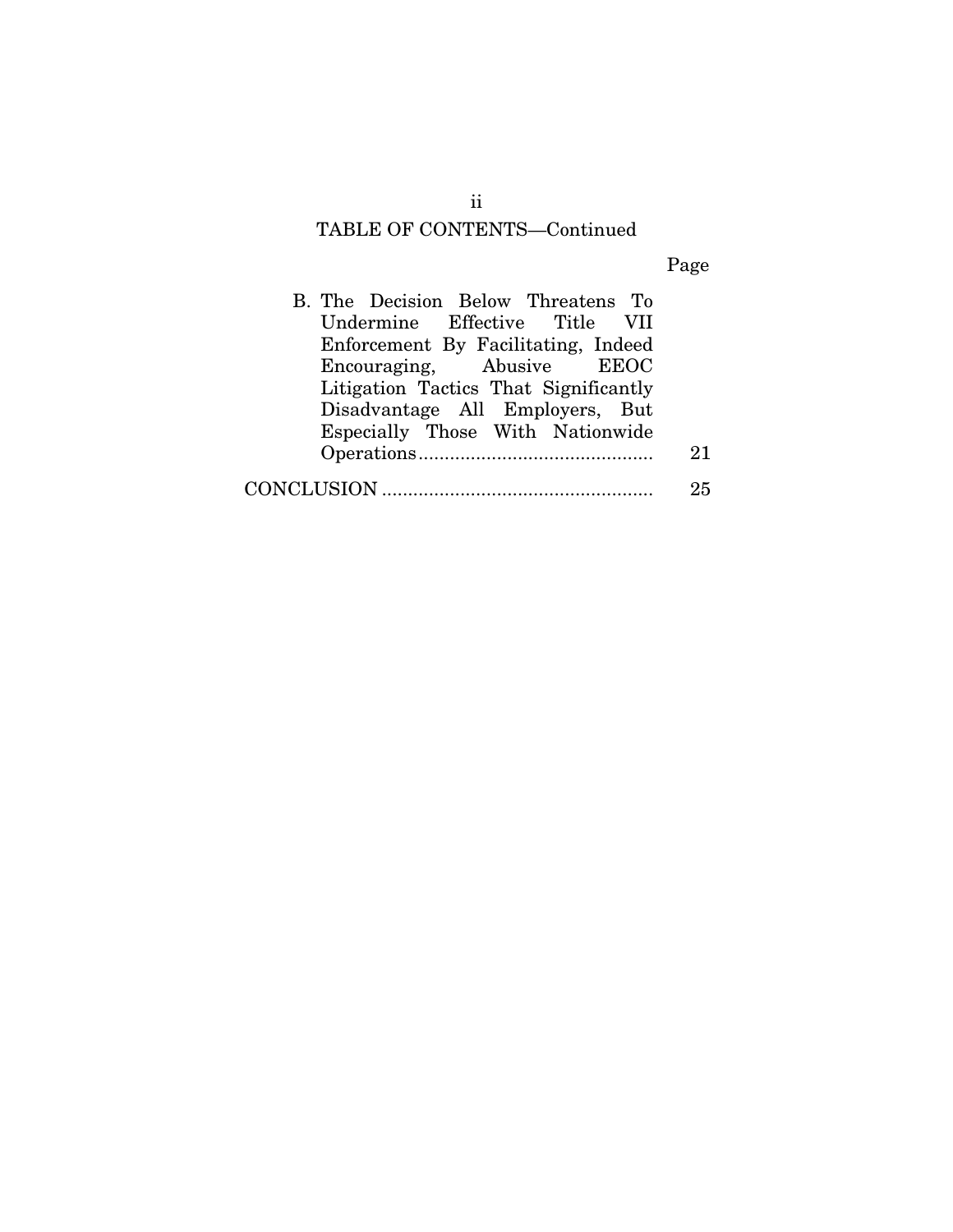### iii TABLE OF AUTHORITIES

## FEDERAL CASES Page

| Arizona ex rel Goddard v. GEO Group,<br>2012 U.S. Dist. LEXIS 102950 (D. Ariz.                                               |    |
|------------------------------------------------------------------------------------------------------------------------------|----|
|                                                                                                                              | 14 |
| EEOC v. Agro Distribution, LLC, 555 F.3d                                                                                     | 12 |
| EEOC v. Allegheny Airlines, 436 F. Supp.                                                                                     | 6  |
| EEOC v. Asplundh Tree Expert Co., 340                                                                                        | 12 |
| EEOC v. Bass Pro Outdoor World, LLC,<br>884 F. Supp. 2d 499 (S.D. Tex. 2012) 18, 20                                          |    |
| EEOC v. Bloomberg L.P., 751 F. Supp. 2d                                                                                      | 13 |
| EEOC v. Caterpillar, Inc., 409 F.3d 831                                                                                      | 15 |
| EEOC v. CRST Van Expedited, Inc., 679                                                                                        | 13 |
| EEOC v. CRST Van Expedited, Inc., 615 F.<br>Supp. 2d 867 (N.D. Iowa 2009), aff'd,<br>679 F.3d 657 (8th Cir. 2012) 19, 20     |    |
| EEOC v. CRST Van Expedited, Inc., 611 F.<br>Supp. 2d 918 (N.D. Iowa 2009), aff'd,<br>679 F.3d 657 (8th Cir. 2012) 19, 20     |    |
| EEOC v. CRST Van Expedited, Inc., 2009<br>U.S. Dist. LEXIS 71396 (N.D. Iowa Aug.<br>13, 2009), aff'd, 679 F.3d 657 (8th Cir. |    |
| EEOC v. Die Fliedermaus, LLC, 77 F.                                                                                          |    |
| Supp. 2d 460 (S.D.N.Y. 1999)                                                                                                 | 13 |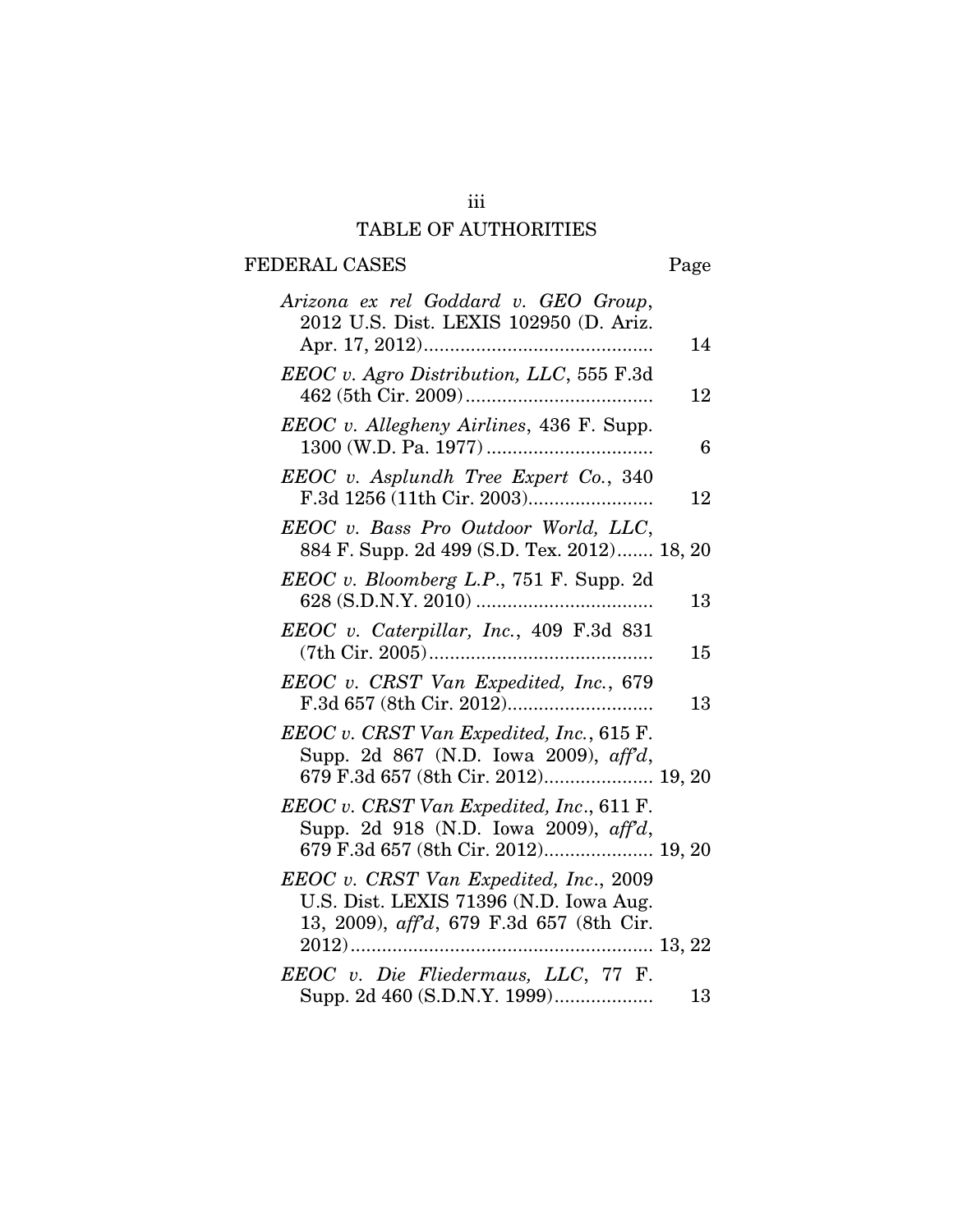# TABLE OF AUTHORITIES—Continued

## Page

| EEOC v. Elgin Teachers Association, 27                                             | 14   |
|------------------------------------------------------------------------------------|------|
| EEOC v. International Profit Associates,<br>2007 U.S. Dist. LEXIS 19070 (N.D. Ill. | 18   |
| EEOC v. JBS USA, LLC, 2013 U.S. Dist.<br>LEXIS 53354 (D. Neb. Apr. 12, 2013)       | 14   |
| EEOC v. Keco Industries, Inc., 748 F.2d                                            |      |
| EEOC v. Klingler Electric Corp., 636 F.2d<br>104 (5th Cir. 1981)12, 24, 25         |      |
| EEOC v. Mach Mining, Inc., 2013 U.S.<br>Dist. LEXIS 10859 (S.D. Ill. Jan. 28,      | 15   |
| EEOC v. Mach Mining, Inc., 2013 U.S.<br>Dist. LEXIS 71172 (S.D. Ill. May 20,       | 11   |
| EEOC v. Pitre, Inc., 2012 U.S. Dist. LEXIS<br>179146 (D.N.M. Nov. 30, 2012)        | 19   |
| EEOC v. Radiator Specialty Co., 610 F.2d                                           | 14   |
| EEOC v. Scolari Warehouse Markets, Inc.,<br>488 F. Supp. 2d 1117 (D. Nev. 2007)    | 18   |
| EEOC v. Sears, Roebuck & Co., 650 F.2d                                             | 12   |
| <i>EEOC v. Shell Oil Co.</i> , 466 U.S. 54 (1984)                                  | 5, 9 |
| EEOC v. U.S. Steel Corp., 2013 U.S. Dist.<br>LEXIS 22748 (W.D. Pa. Feb. 20, 2013)  | 11   |

iv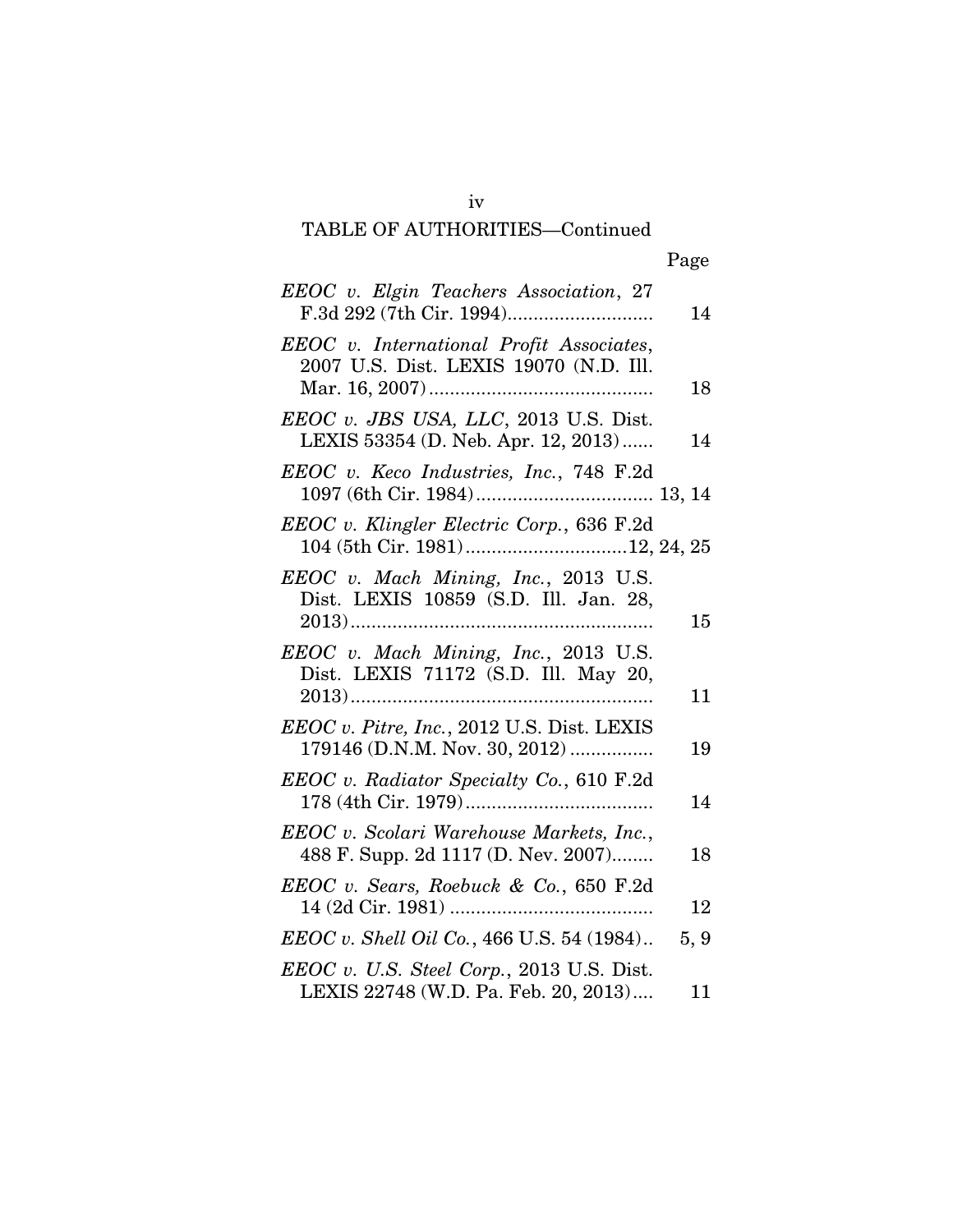### v TABLE OF AUTHORITIES—Continued

| EEOC v. Zia Co., 582 F.2d 527 (10th Cir.                                                | 14 |
|-----------------------------------------------------------------------------------------|----|
| International Brotherhood of Teamsters v.<br>United States, 431 U.S. 324 (1977)  17, 18 |    |
| Occidental Life Insurance Co. of California<br>v. EEOC, 432 U.S. 355 (1977) 9, 10, 24   |    |
| W.R. Grace & Co. v. Local Union 759, 461                                                |    |

### FEDERAL STATUTES

| Equal Employment Opportunity Act of<br>1972, Pub. L. No. 92-261, 86 Stat. 103 | 9  |
|-------------------------------------------------------------------------------|----|
| Title VII of the Civil Rights Act of 1964,                                    |    |
|                                                                               |    |
|                                                                               | 8  |
|                                                                               | 9  |
|                                                                               |    |
|                                                                               | 17 |
|                                                                               |    |

### LEGISLATIVE HISTORY

| 118 Cong. Rec. H1861 (Mar. 8, 1972)   | 24 |
|---------------------------------------|----|
| H.R. 1746, 92d Cong. $\S$ 4(f) (1971) | 16 |

### OTHER AUTHORITIES

Editorial, *Discriminating Against Partnerships*, Wall St. J., June 4, 2013 ................ 22, 23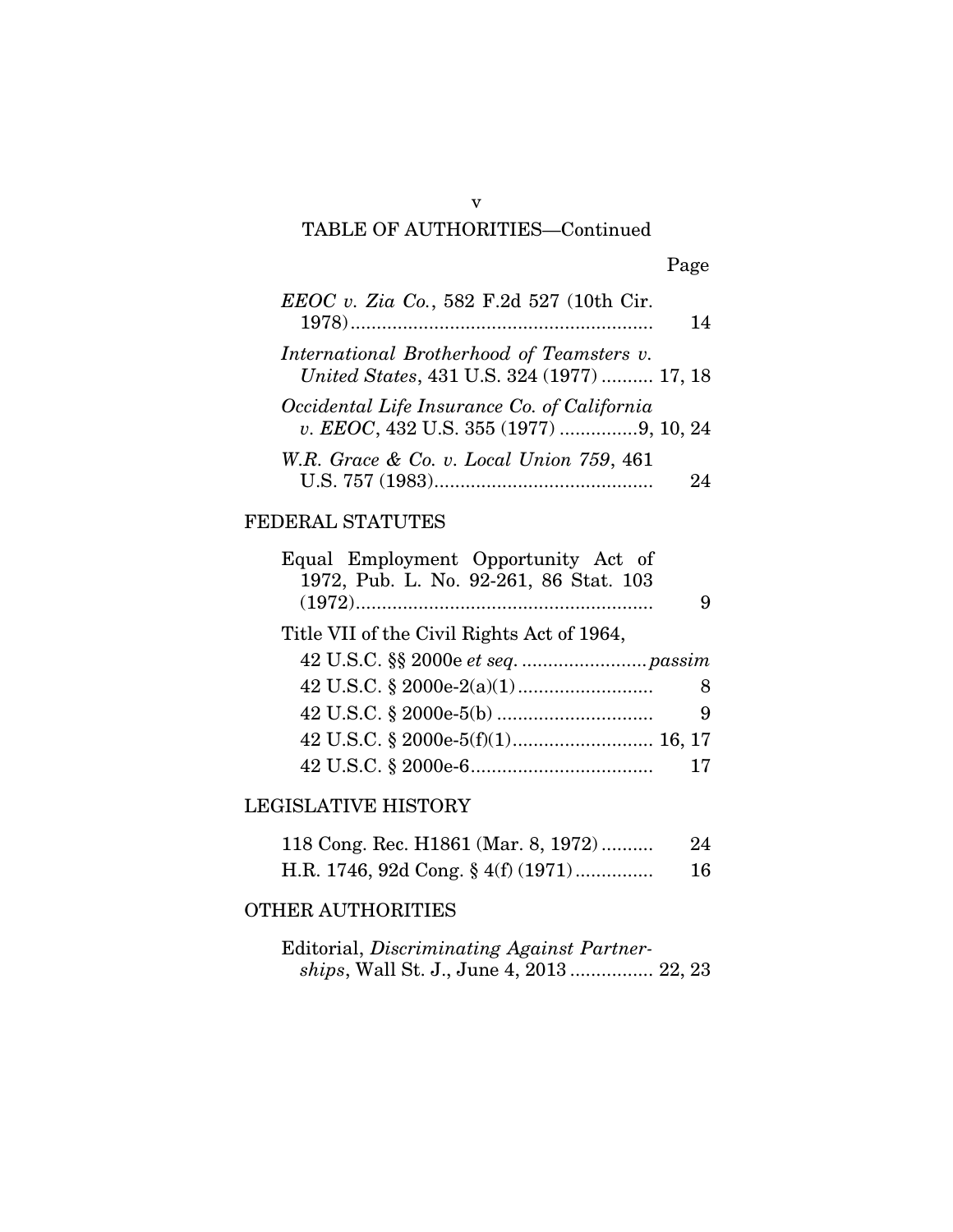### TABLE OF AUTHORITIES—Continued

Page

| John Zaremba, EEOC defends Marylou's<br>hiring probe, Boston Herald, June 8, | 21 |
|------------------------------------------------------------------------------|----|
| United States Census Bureau, Employ-<br>ment Size of Firms, Table 2a.        |    |
| Employment Size of Employer and                                              |    |
|                                                                              |    |

vi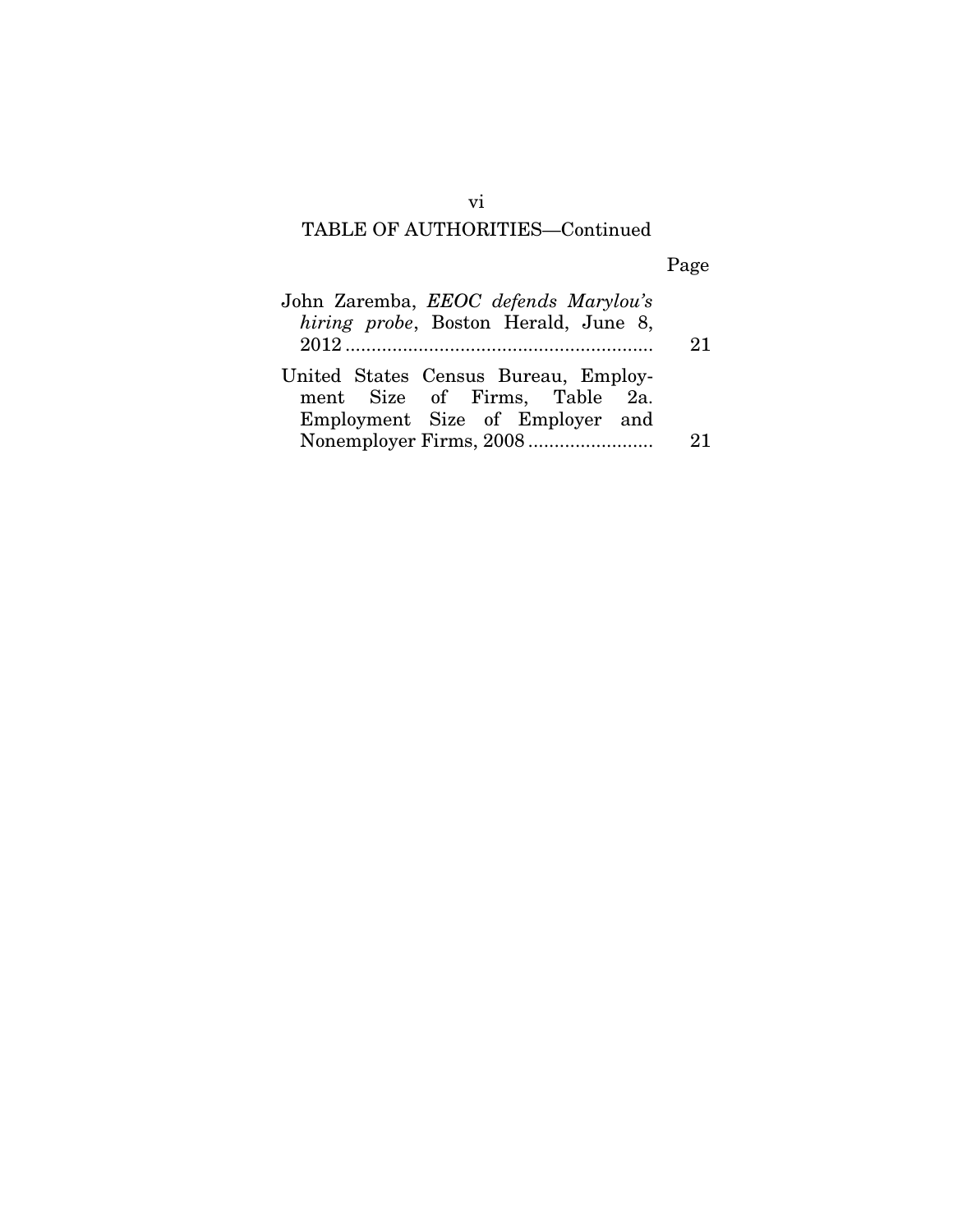### IN THE Supreme Court of the United States

### ———— No. 12-1347 ————

CINTAS CORPORATION, *Petitioner,* v.

EQUAL EMPLOYMENT OPPORTUNITY COMMISSION, *Respondent.*

————

**On Petition for a Writ of Certiorari to the United States Court of Appeals for the Sixth Circuit**

————

### **BRIEF** *AMICI CURIAE* **OF THE EQUAL EMPLOYMENT ADVISORY COUNCIL, CHAMBER OF COMMERCE OF THE UNITED STATES OF AMERICA, NATIONAL FEDERATION OF INDEPENDENT BUSINESS SMALL BUSINESS LEGAL CENTER, SOCIETY FOR HUMAN RESOURCE MANAGEMENT AND RETAIL LITIGATION CENTER, INC. IN SUPPORT OF PETITIONER**

The Equal Employment Advisory Council, Chamber of Commerce of the United States of America, National Federation of Independent Business Small Business Legal Center, Society for Human Resource Management and Retail Litigation Center, Inc. respectfully submit this brief *amici curiae*<sup>[1](#page-8-0)</sup> with the

————

-

<span id="page-8-0"></span><sup>&</sup>lt;sup>1</sup> Counsel of record for all parties received notice at least 10 days prior to the due date of *amici curiae's* intention to file this brief. Both parties have consented to the filing of this brief.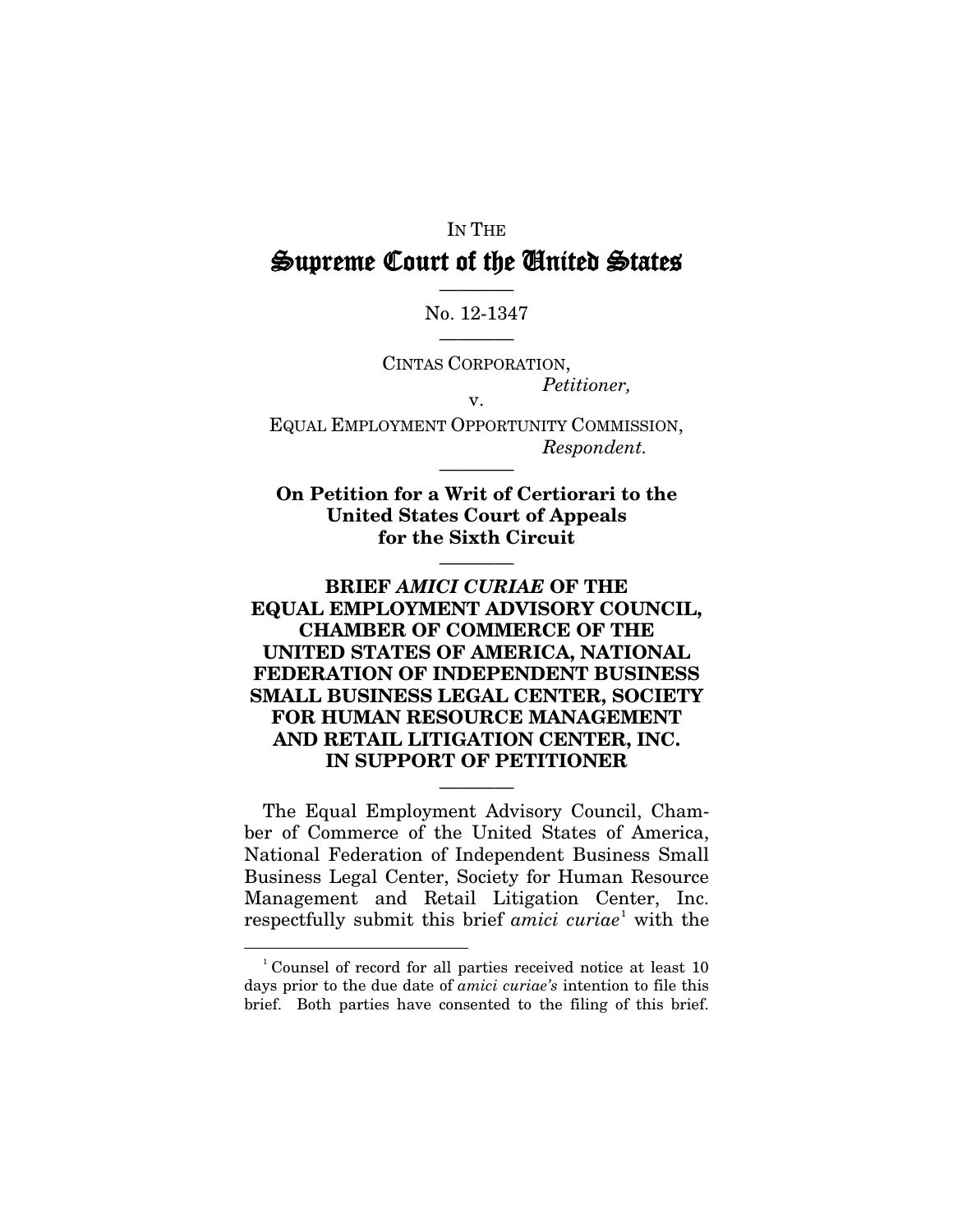consent of the parties. The brief supports the petition for a writ of certiorari.

#### **INTEREST OF THE** *AMICI CURIAE*

The Equal Employment Advisory Council (EEAC) is a nationwide association of employers organized in 1976 to promote sound approaches to the elimination of employment discrimination. Its membership includes approximately 300 major U.S. corporations. EEAC's directors and officers include many of industry's leading experts in the field of equal employment opportunity. Their combined experience gives EEAC a unique depth of understanding of the practical and legal considerations relevant to the proper interpretation and application of equal employment policies and requirements. EEAC's members are firmly committed to the principles of nondiscrimination and equal employment opportunity.

The Chamber of Commerce of the United States of America (Chamber) is the world's largest business federation, representing approximately 300,000 direct members and an underlying membership of over three million businesses and organizations of every size and in every industry sector and geographical region of the country. A principal function of the Chamber is to represent the interests of its members by filing *amicus* briefs in cases involving issues of vital concern to the nation's business community.

<u>.</u>

Counsel for *amici curiae* authored this brief in its entirety.No counsel for a party authored this brief in whole or in part, and no counsel or party made a monetary contribution intended to fund the preparation or submission of this brief. No person other than *amici curiae*, their members, or their counsel made a monetary contribution to the preparation or submission of the brief.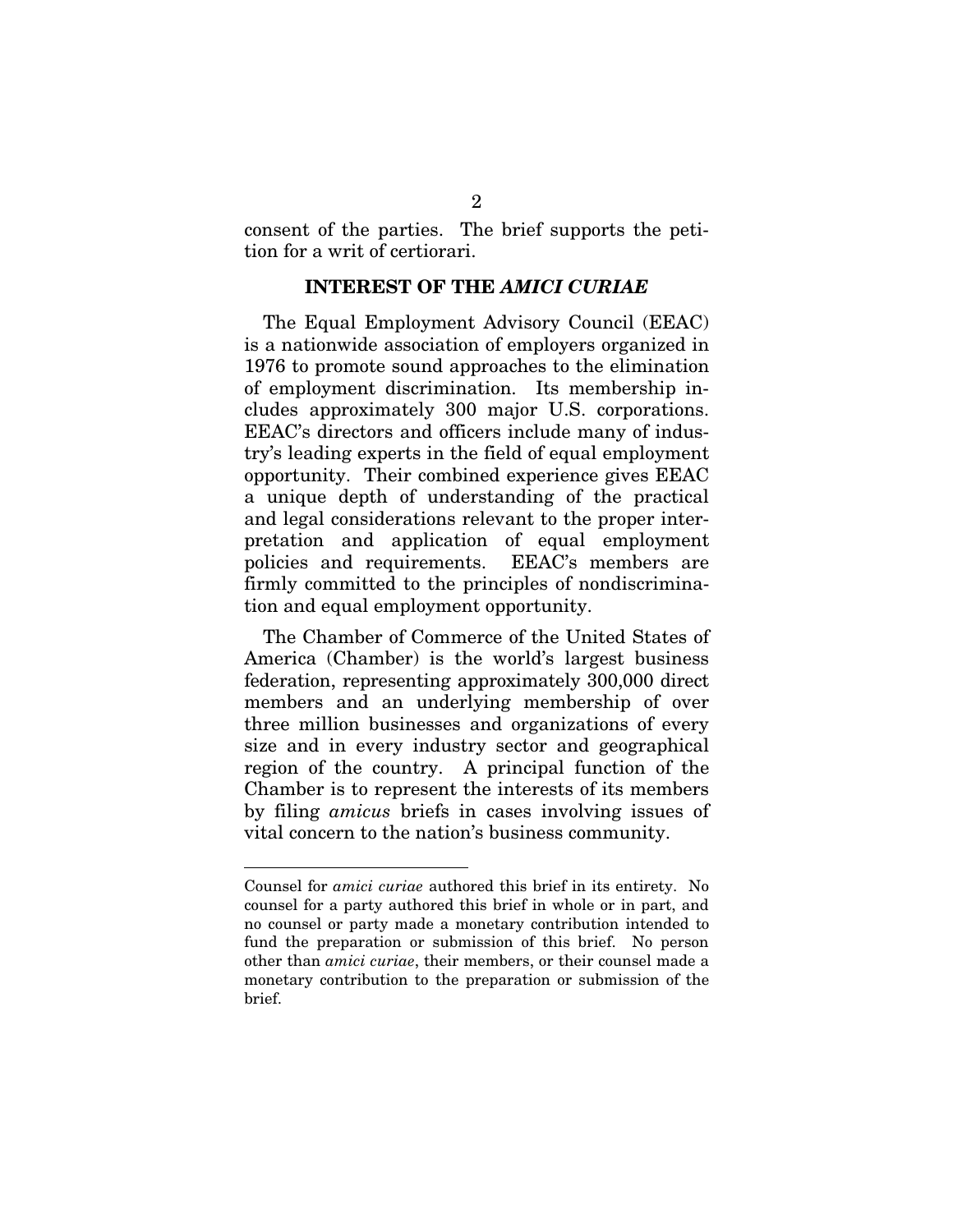The National Federation of Independent Business (NFIB) Small Business Legal Center is a nonprofit, public interest law firm established to provide legal resources and be the voice for small businesses in the nation's courts through representation on issues of public interest affecting small businesses. NFIB is the nation's leading small business association, with offices in Washington, D.C. and all 50 state capitals. Founded in 1943 as a nonprofit, nonpartisan organization, NFIB's mission is to promote and protect the right of its members to own, operate and grow their businesses. NFIB represents 350,000 member businesses nationwide. The NFIB Small Business Legal Center represents the interests of small business in the nation's courts and participates in precedent setting cases that will have a critical impact on small businesses nationwide, such as the case before the Court in this action.

The Society for Human Resource Management (SHRM) is the world's largest association devoted to human resource management. Representing more than 225,000 individual members, SHRM's mission is to serve the needs of HR professionals by providing the most essential and comprehensive resources available. As an influential voice, SHRM's mission also is to advance the human resource profession to ensure that HR is recognized as an essential partner in developing and executing organizational strategy. Founded in 1948, SHRM currently has more than 550 affiliated chapters and members in over 100 countries.

The Retail Litigation Center, Inc. (RLC) is a public policy organization that identifies and engages in legal proceedings which affect the retail industry. The RLC's members include many of the country's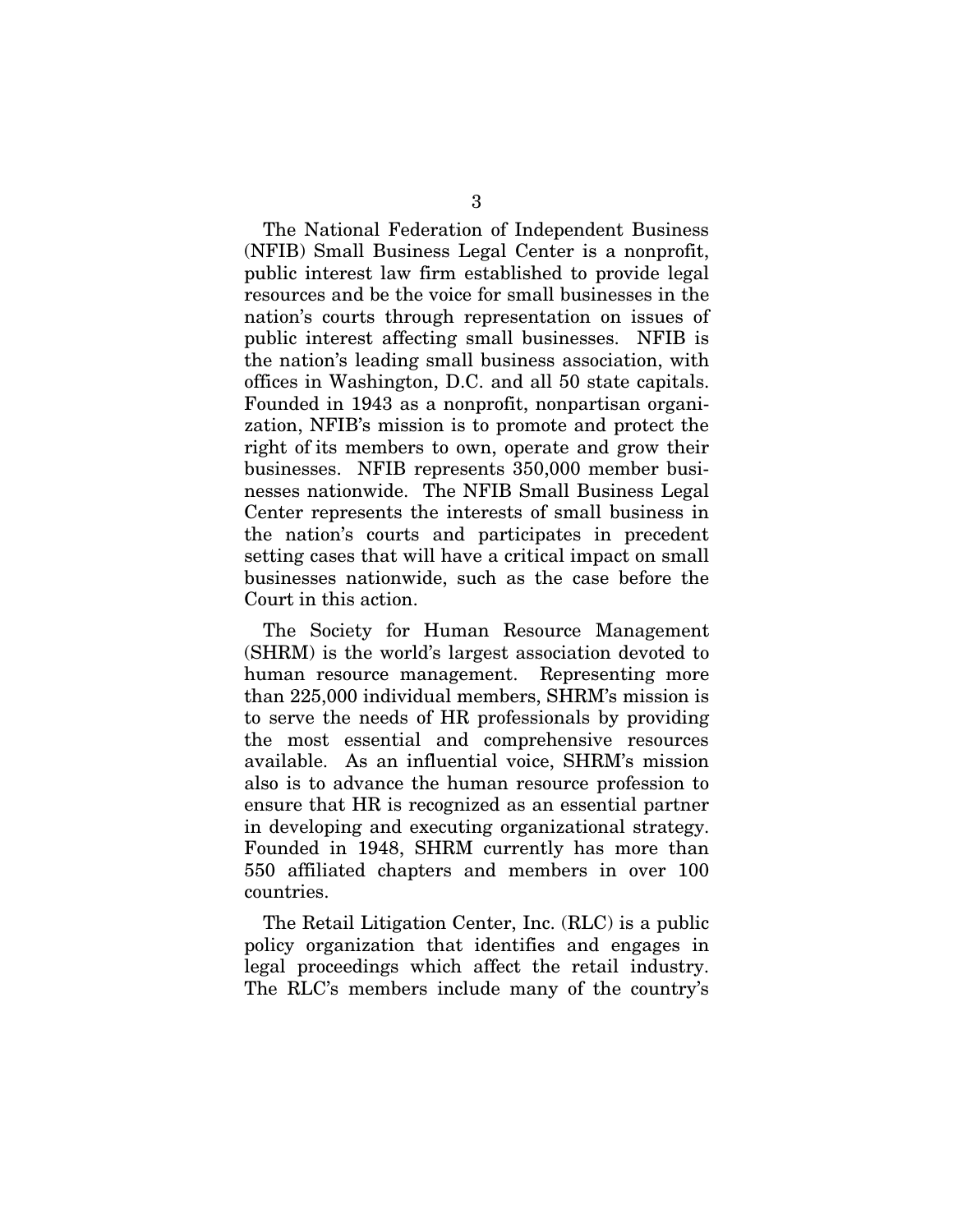largest and most innovative retailers. The member entities whose interests the RLC represents employ millions of people throughout the United States, provide goods and services to tens of millions more, and account for tens of billions of dollars in annual sales. The RLC seeks to provide courts with retailindustry perspectives on important legal issues, and to highlight the potential industry-wide consequences of significant pending cases.

Many of *amici's* members are employers, or representatives of employers, subject to Title VII of the Civil Rights Act of 1964 (Title VII), 42 U.S.C. §§ 2000e *et seq.*, as amended, and other federal employmentrelated laws and regulations. As employers, and as potential defendants to claims asserted under these laws, *amici*'s members have a substantial interest in the issue presented in this case regarding the scope of the Equal Employment Opportunity Commission's (EEOC) authority under Title VII.

Disregarding Title VII's plain and unambiguous text, the Sixth Circuit below held that the EEOC may pursue a pattern-or-practice Title VII discrimination claim under either Section 706 or Section 707 of the statute (or ostensibly some combination of the two) (1) whether or not the agency's complaint specifies its intent to do so; and (2) despite its failure to investigate and conciliate the claims of any class members other than the single charging party. In doing so, it deepened an already-pronounced conflict in the courts regarding the scope of the EEOC's statutory authority under Title VII, as well as the extent to which the agency's actions in carrying out its administrative duties are subject to judicial review.

Because of their interest in the application of the nation's fair employment laws, *amici* have filed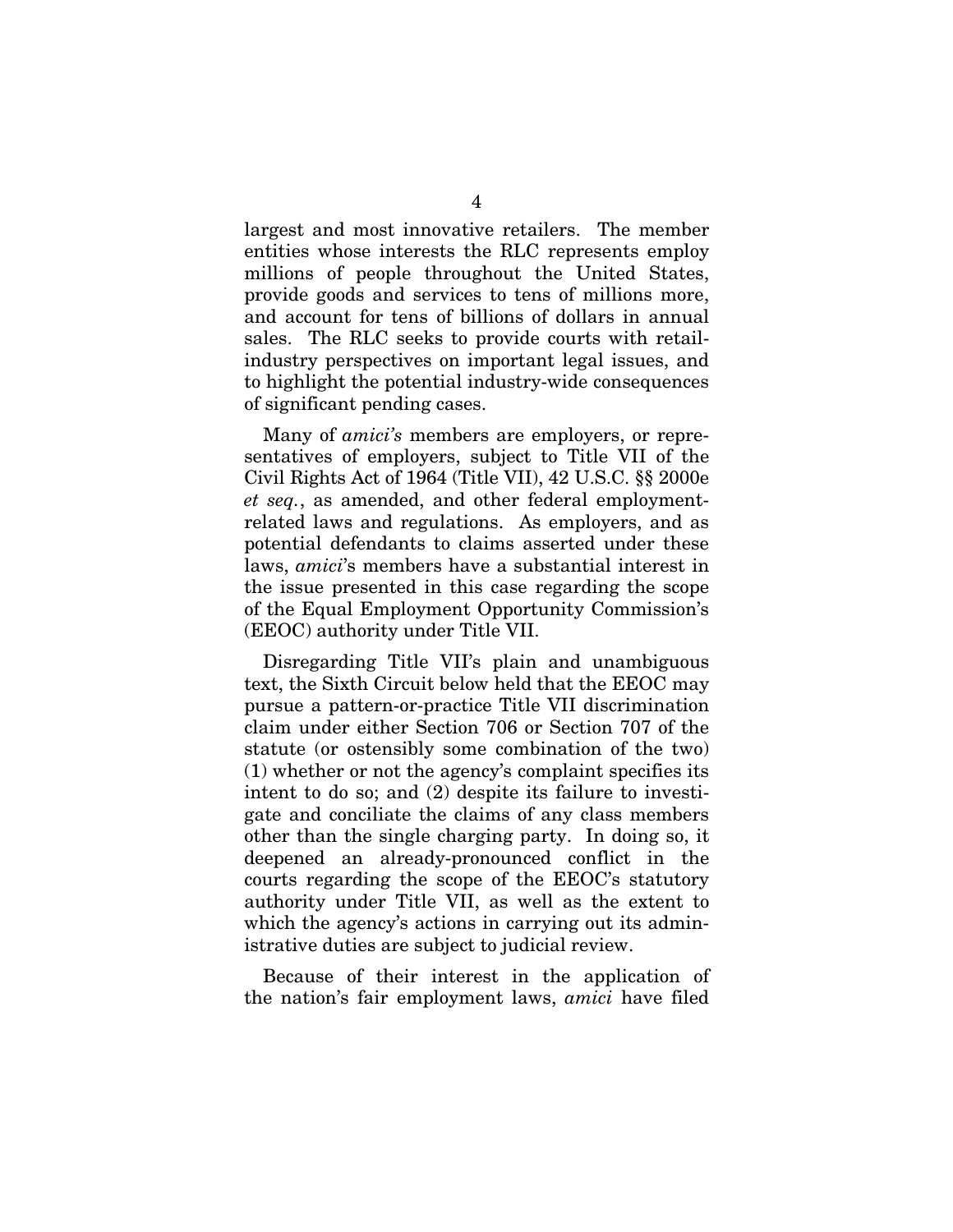numerous briefs in cases before this Court and the courts of appeals involving the proper construction and interpretation of Title VII and other federal laws. Thus, they have an interest in, and a familiarity with, the issues and policy concerns involved in this case.

*Amici* seek to assist the Court by highlighting the impact its decision may have beyond the immediate concerns of the parties to the case. Accordingly, this brief brings to the attention of the Court relevant matter that has not already been brought to its attention by the parties. Because of their experience in these matters, *amici* are well-situated to brief the Court on the relevant concerns of the business community and the significance of this case to employers.

#### **SUMMARY OF REASONS FOR GRANTING THE WRIT**

There is a persistent conflict in the courts regarding the scope of the U.S. Equal Employment Opportunity Commission's (EEOC) litigation authority under Title VII of the Civil Rights Act of 1964 (Title VII). If left unresolved, this conflict will continue to spur inconsistent and inefficient Title VII enforcement, thus undermining the statute's aim of prompt and effective informal resolution of discrimination claims.

Title VII establishes "'an integrated, multistep enforcement procedure' that … begins with the filing of a charge with the EEOC alleging that a given employer has engaged in an unlawful employment practice." *EEOC v. Shell Oil Co.*, 466 U.S. 54, 62 (1984) (quoting *Occidental Life Ins. Co. v. EEOC*, 432 U.S. 355, 359 (1977) (footnote omitted)). The EEOC is charged with enforcing Title VII, and is authorized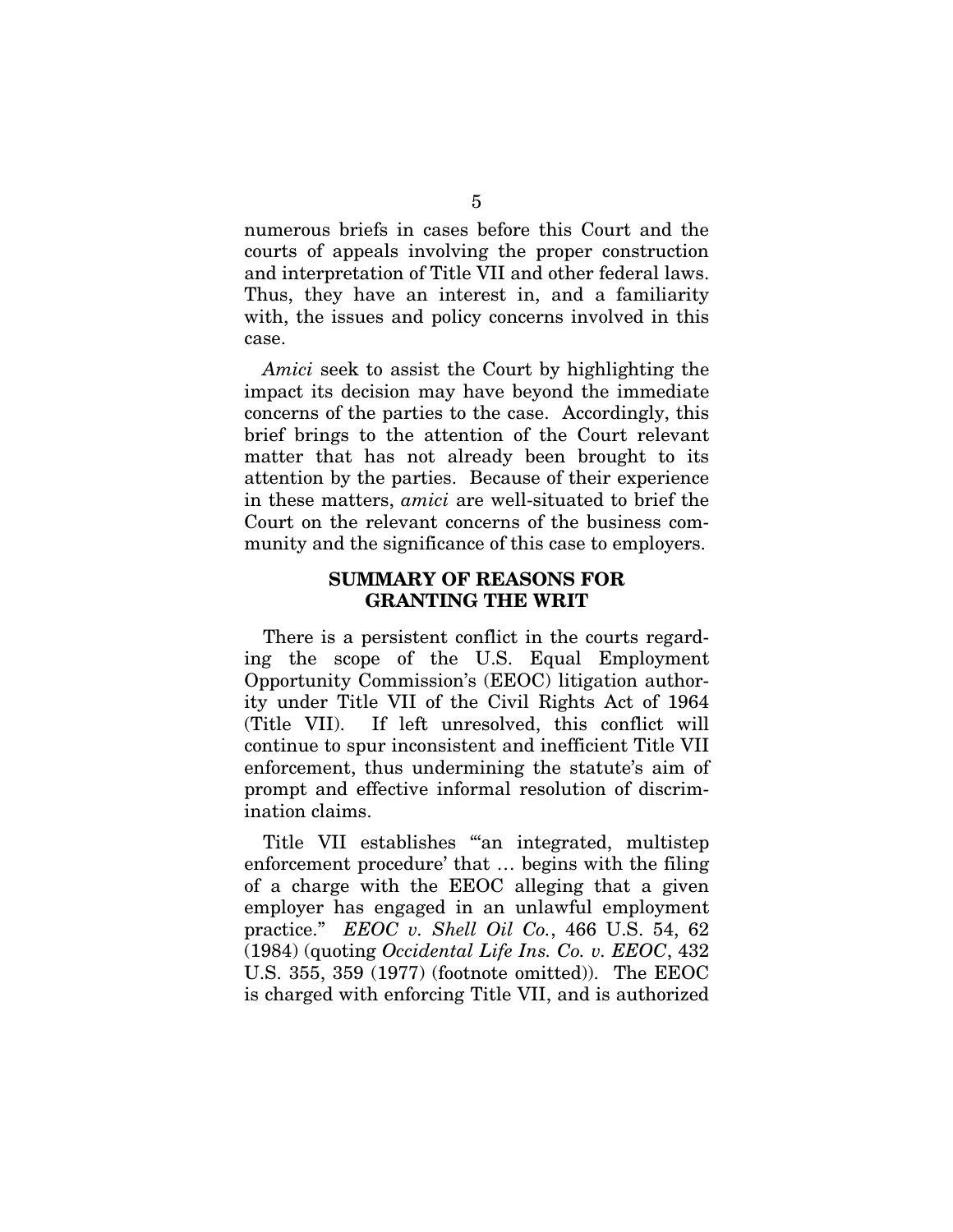to sue an offending employer in federal court, but only after it has discharged its pre-suit investigative responsibilities.

Hand in hand with the investigation is the EEOC's duty to conciliate. As one court observed, "Conciliation is the culmination of the mandatory administrative procedures, whose purpose is to achieve voluntary compliance with the law. Each step in the process – investigation, determination, conciliation, and if necessary suit – is intimately related to the others." *EEOC v. Allegheny Airlines*, 436 F. Supp. 1300, 1305 (W.D. Pa. 1977).

Despite the importance of Title VII's administrative scheme, the EEOC repeatedly has circumvented the process by failing to fully investigate the claims of all those on whose behalf it seeks relief, and by persistently refusing to engage in meaningful efforts to resolve such claims informally, without resort to protracted litigation.

Regrettably, the Fourth, Sixth, Seventh and Tenth Circuits are of the view that whether and to what extent the EEOC has fulfilled its pre-suit obligations – including the statutory duty to conciliate discrimination charges – is largely within the agency's own discretion and is, for all intents and purposes, judicially unreviewable. In contrast, the Second, Fifth, and Eleventh Circuits all hold the EEOC to a higher standard, one which requires the agency to conduct a meaningful investigation, make factual determinations, and endeavor to eliminate suspected violations through informal means.

Title VII authorizes the EEOC to recover damages for intentional discrimination either (1) by proving that each victim was harmed individually, in which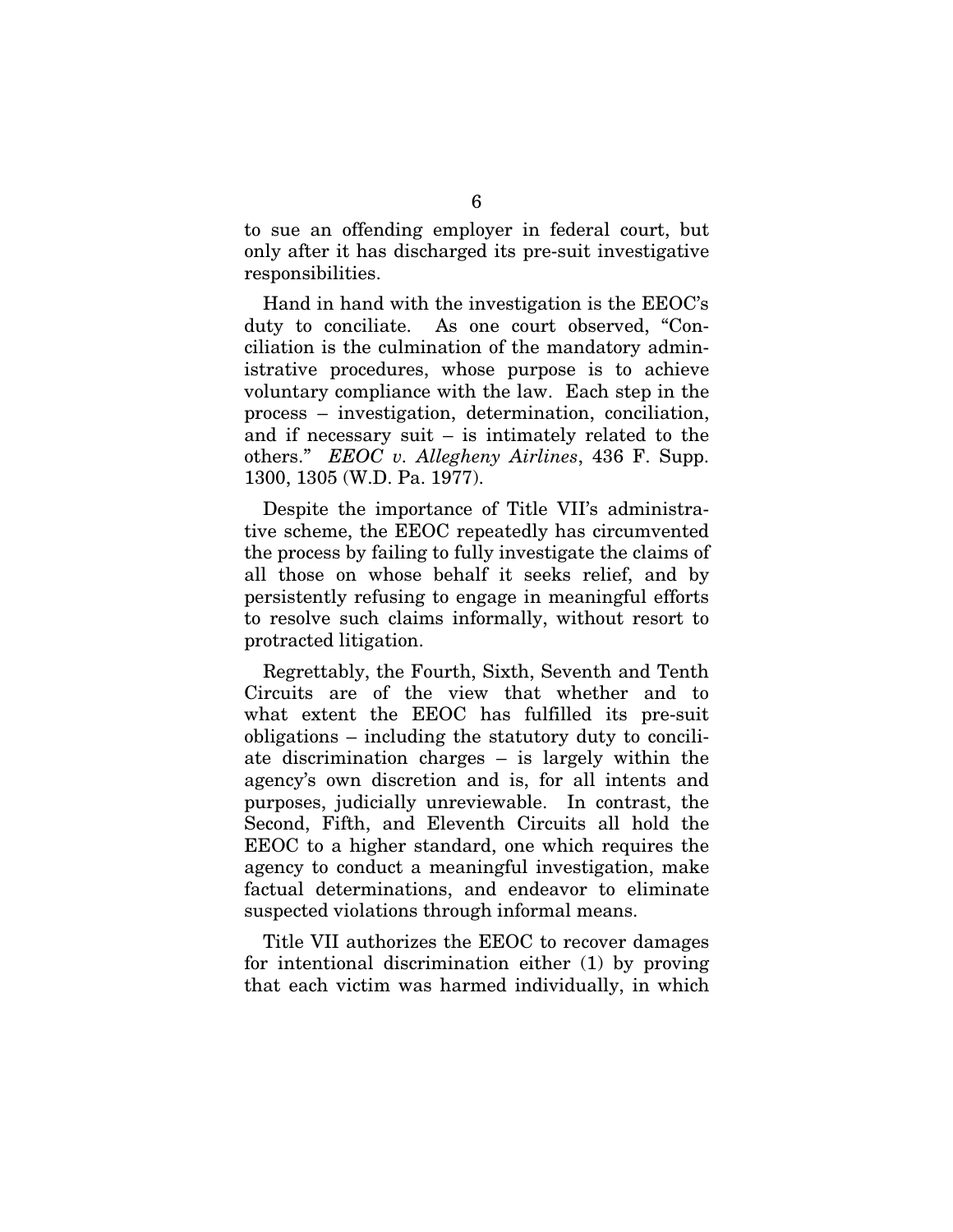case the agency may obtain victim-specific relief, including compensatory or punitive damages; or (2) by establishing that unlawful discrimination was the employer's "standard operating procedure" and thus securing class-wide injunctive relief – but not compensatory or punitive damages. The federal courts also are divided as to whether the EEOC may pursue compensatory and punitive damages for pattern-orpractice discrimination under Section 706 instead of Section 707, which expressly authorizes pattern-orpractice claims, but limits the remedy to injunctive relief.

The Sixth Circuit below joined those courts that draw no meaningful distinction between the two. Such a view is inconsistent with the plain text of Title VII. It also threatens the right of every Title VII defendant to mount a defense to individual claims, exposes them to liability for substantial damages that are not authorized in pattern-orpractice claims, and diverts time and resources away from meaningful Title VII enforcement.

### **REASONS FOR GRANTING THE WRIT**

### **REVIEW OF THE DECISION BELOW IS NECESSARY IN ORDER TO PROVIDE MUCH NEEDED CLARITY ON ISSUES OF SUBSTANTIAL IMPORTANCE TO THE BUSINESS COMMUNITY**

This case presents the Court with an opportunity to resolve two issues that go to the very core of Title VII enforcement, and which are of great concern to the more than half a million American businesses, large and small, that are subject to the Act: (1) whether the U.S. Equal Employment Opportunity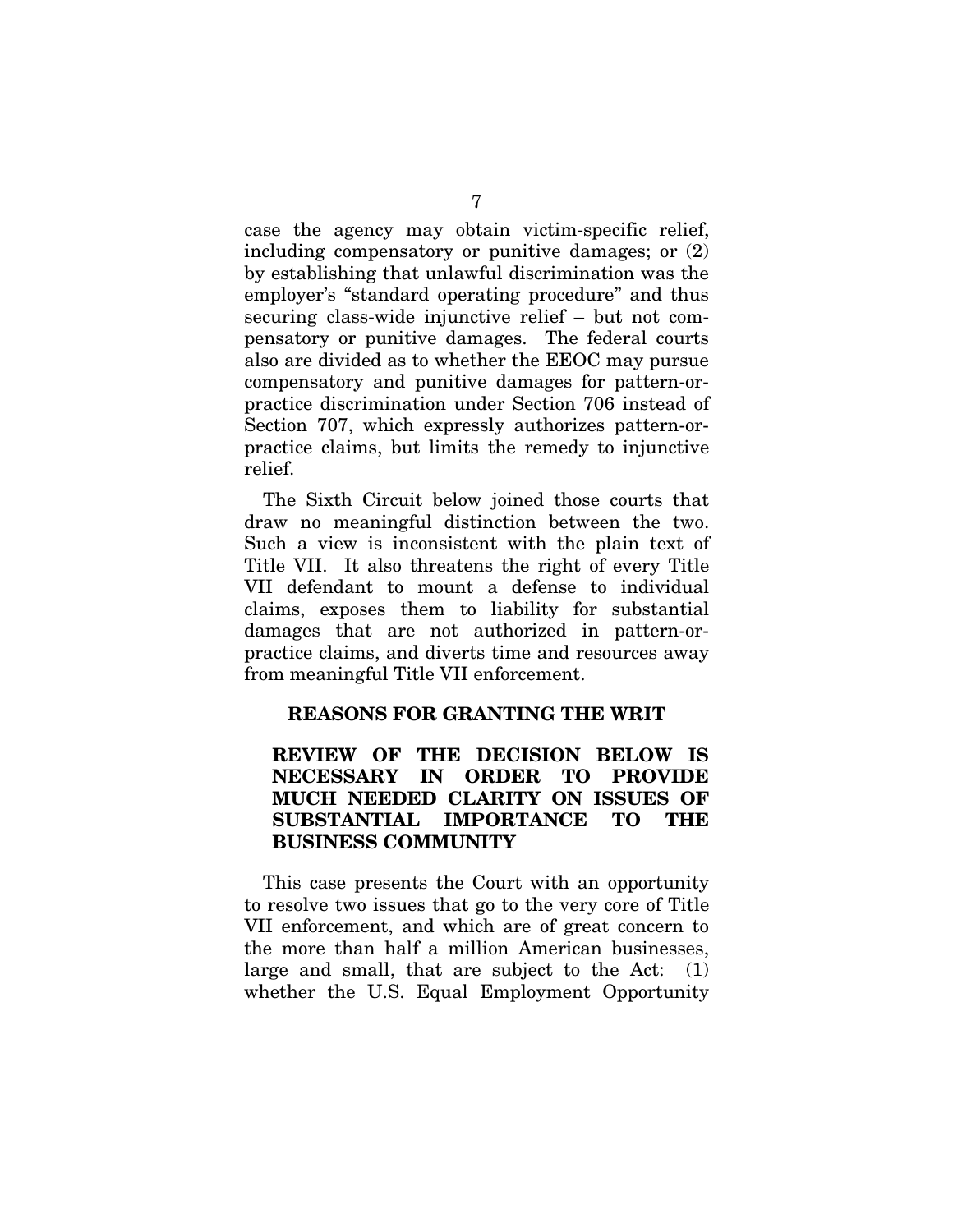Commission's (EEOC) persistent failure and refusal to thoroughly investigate and conciliate class-based claims of Title VII discrimination prior to suit satisfies its statutory obligations and is consistent with this Court's Title VII jurisprudence; and (2) whether Title VII permits the EEOC to bring a class-based, pattern-or-practice discrimination claim under Section 706, rather than Section 707 – which explicitly authorizes such actions – thereby positioning itself to collect substantial compensatory and punitive damages on behalf of individual class members without first having to prove individual harm.

The decision below intensifies a clear conflict in the courts regarding these two very important, interrelated issues, which if left unresolved will profoundly undercut fair and efficient Title VII enforcement. Accordingly, review by this Court is warranted.

> **A. The Decision Below Exacerbates A Longstanding Disagreement In The Courts Regarding The Breadth Of The EEOC's Litigation Authority Under Title VII**

The U.S. Equal Employment Opportunity Commission (EEOC) is authorized by Congress to enforce Title VII of the Civil Rights Act of 1964 (Title VII), 42 U.S.C. §§ 2000e *et seq.*, which prohibits discrimination against a covered individual "with respect to his compensation, terms, conditions, or privileges of employment, because of such individual's race, color, religion, sex, or national origin." 42 U.S.C.  $\S$  2000e-2(a)(1). Title VII sets forth "an integrated, multistep enforcement procedure' that … begins with the filing of a charge with the EEOC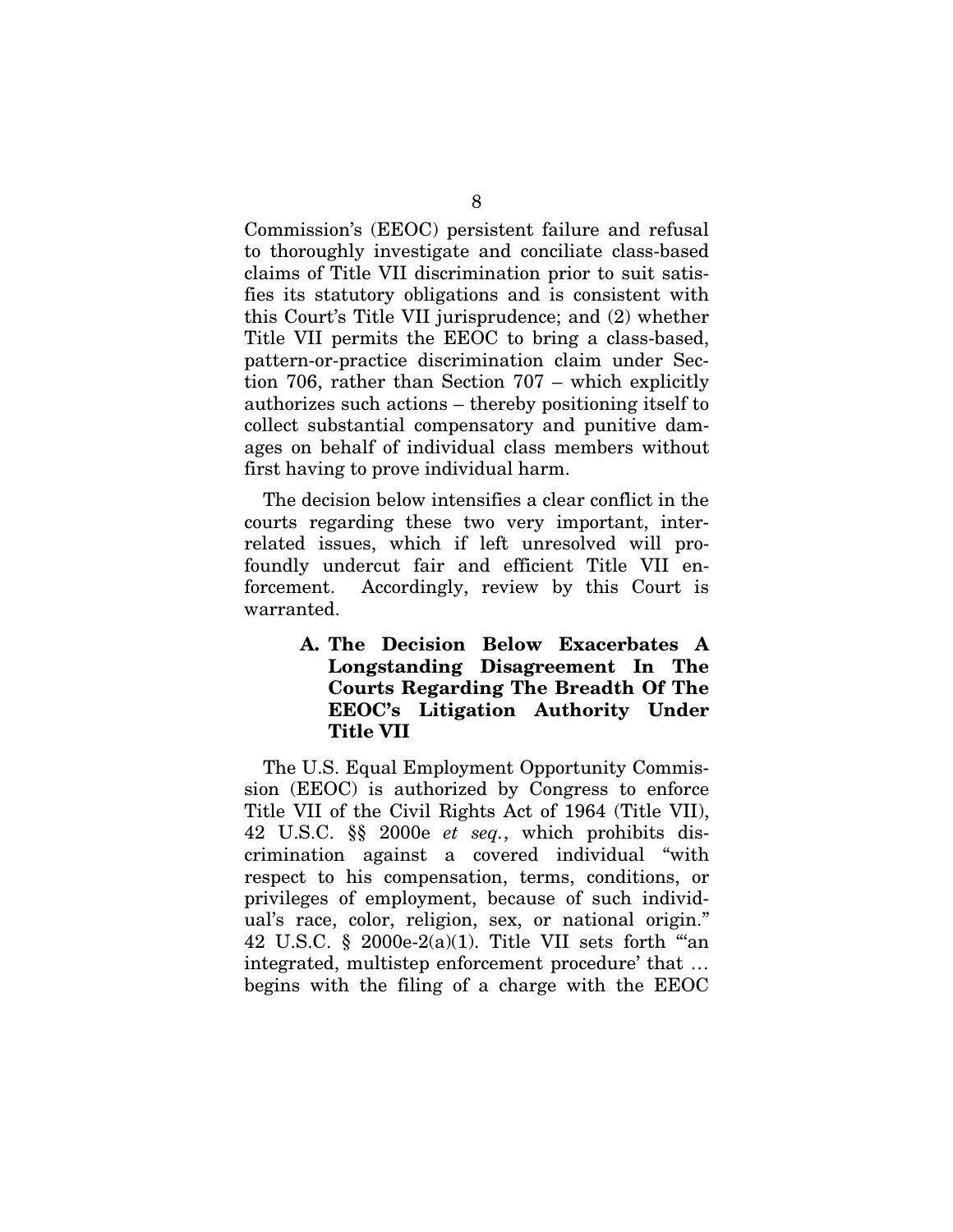alleging that a given employer has engaged in an unlawful employment practice." *EEOC v. Shell Oil Co.*, 466 U.S. 54, 62 (1984) (quoting *Occidental Life Ins. Co. v. EEOC*, 432 U.S. 355, 359 (1977) (footnote omitted)). Upon the filing of a charge, Title VII provides in relevant part:

[T]he Commission shall serve a notice of the charge ... within ten days, and shall make an investigation thereof. ... If the Commission determines after such investigation that there is not reasonable cause to believe that the charge is true, it shall dismiss the charge .... If the Commission determines after such investigation that there is reasonable cause to believe that the charge is true, the Commission shall endeavor to eliminate such alleged unlawful employment practice by informal methods of conference, conciliation, and persuasion.

42 U.S.C. § 2000e-5(b).

When first enacted, Title VII gave the EEOC limited authority to prevent and correct discrimination through this administrative framework of charge investigations and, where appropriate, informal conciliation. 42 U.S.C. § 2000e-5(b). In 1972, Congress amended Title VII to authorize the EEOC to bring a civil lawsuit against private employers in its own name, both on behalf of alleged victims and in the public interest. Equal Employment Opportunity Act of 1972, Pub. L. No. 92-261, 86 Stat. 103 (1972). "Although the 1972 amendments provided the EEOC with the additional enforcement power of instituting civil actions in federal courts, Congress preserved the EEOC's administrative functions in § 706 of the amended Act." *Occidental Life Ins. Co. v. EEOC*, 432 U.S. 355, 368 (1977) (quoting *Alexander v. Gardner-*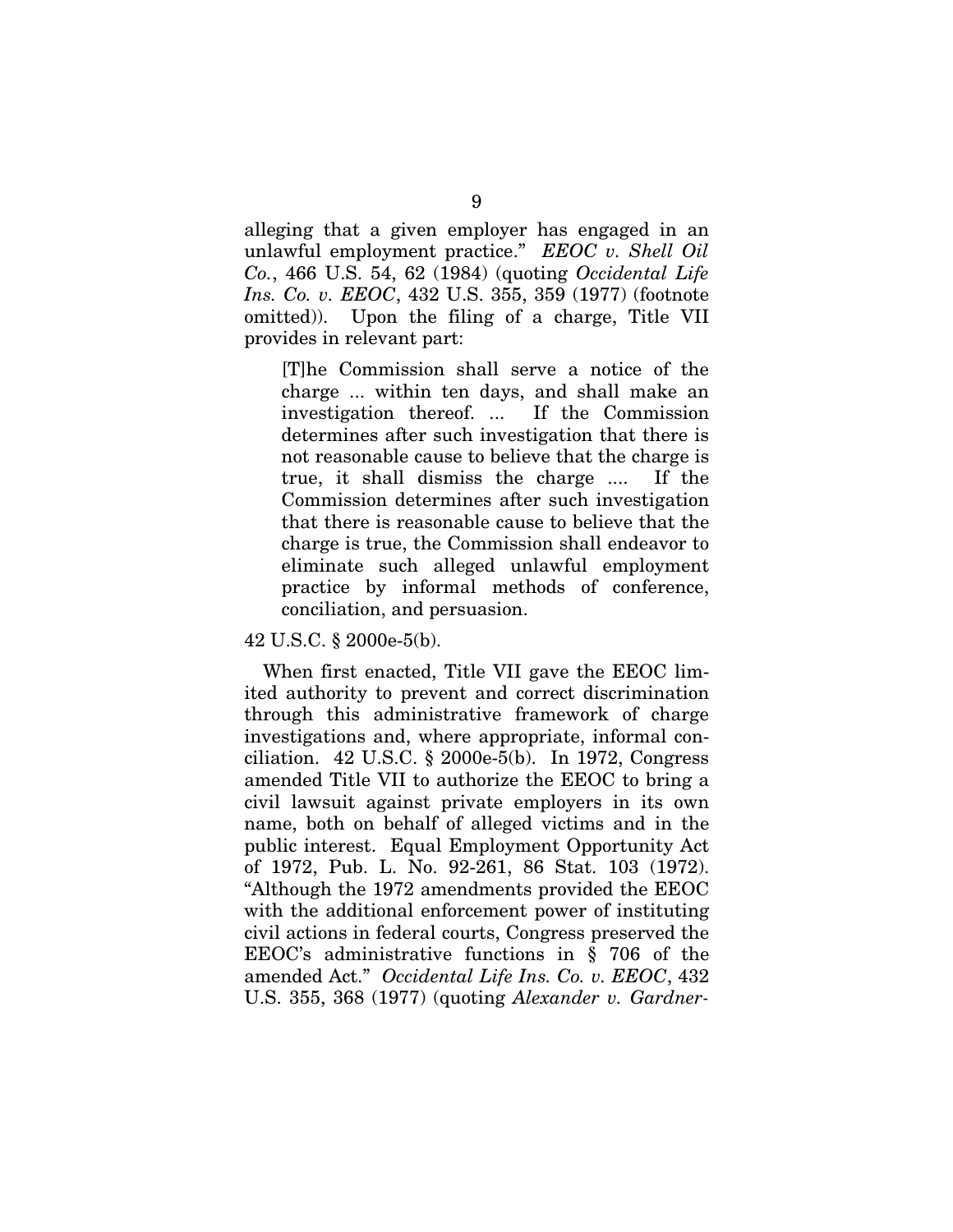*Denver Co.*, 415 U.S. 36, 44 (1974)). Thus, even in granting EEOC the authority to litigate, Congress retained the statute's administrative enforcement scheme as a prerequisite to suit. *Id.*

### **1. Lower courts cannot agree on whether the EEOC's Title VII presuit administrative activities are subject to judicial review and if so, what standard applies**

Implicit in the EEOC's overall systemic litigation strategy is the general assumption that it is not required to investigate the individual claims of purported victims of an alleged pattern or practice of discrimination – or to make specific findings or attempt conciliation on their behalf – prior to filing a public enforcement action against an employer in federal court, in which it seeks full statutory relief. The EEOC's flawed view of its administrative charge resolution responsibilities is inconsistent with Title VII's plain text, as well as this Court's longstanding Title VII jurisprudence.

Even more troubling, however, the EEOC believes that each and every aspect of its pre-suit administrative procedure is judicially unreviewable. The EEOC argued recently that "Title VII's text and other indicia of legislative intent compel the conclusion that Congress left presuit [sic] conciliation efforts to the EEOC's discretion and did not intend judicial review of this informal and confidential process." Petition of the Equal Employment Opportunity Commission for Interlocutory Appeal at 16, *EEOC v. Mach Mining, LLC*, No. 13-8012 (7th Cir. May 30, 2013). In the agency's view, pre-suit administrative processes, including conciliation, are entirely un-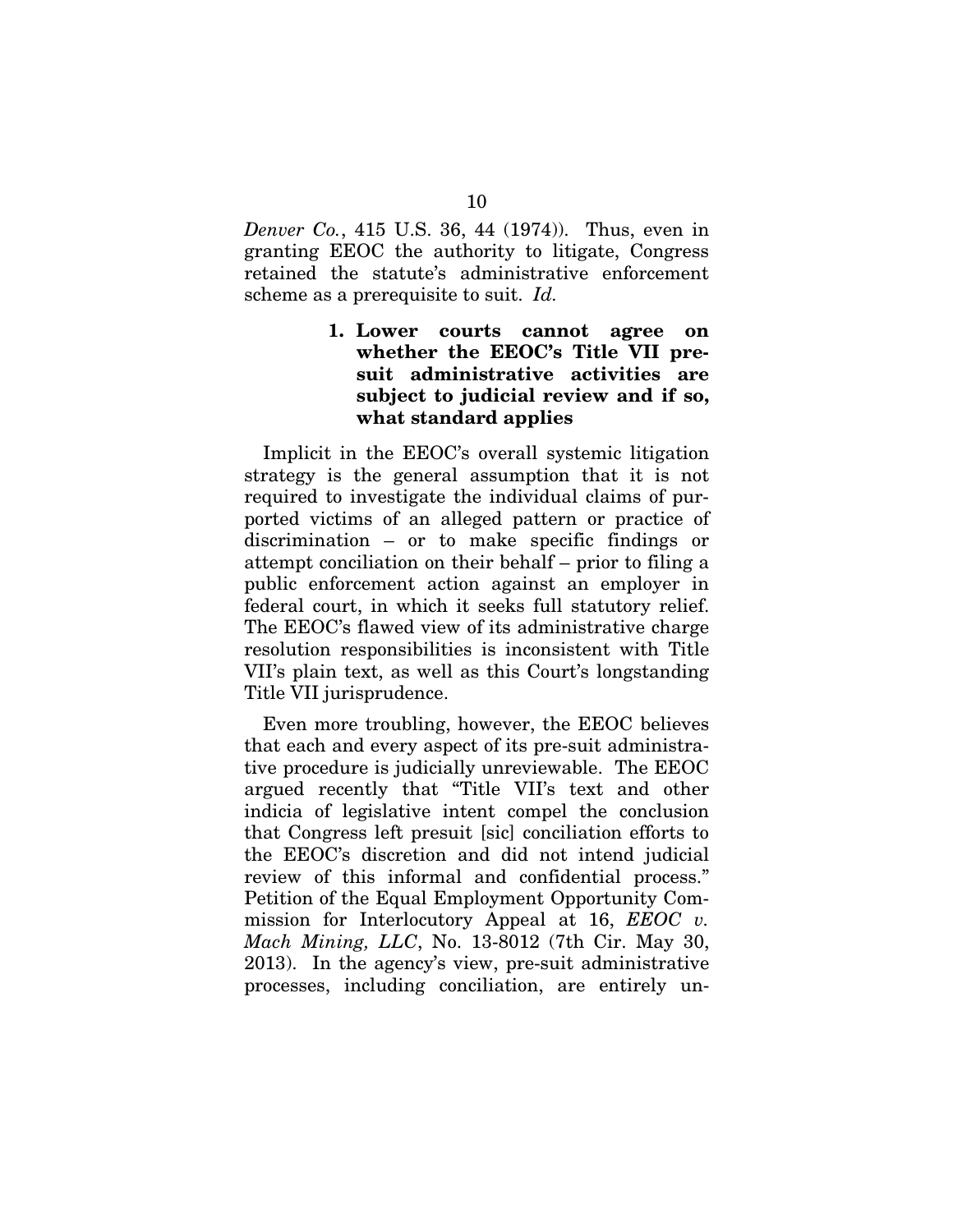reviewable, even under "a very deferential standard of review where the EEOC simply demonstrates that it made a proposal and the employer rejected it ...." *Id.* at 18. It explains, "This kind of review risks unnecessarily formalizing the conciliation process in contravention of the statute's admonition that conciliation be 'informal' .... Any further review, on the other hand, would require adding a standard not expressly authorized by the statute." *Id.* At the same time, the EEOC concedes that "there are substantial grounds for a difference of opinion about this." *Id.* at 16.

Indeed, federal courts have long disagreed about the extent to which they are authorized to assess the sufficiency of the EEOC's administrative charge resolution efforts and, if judicial review is permitted, what standard should apply. *See, e.g., EEOC v. Mach Mining, LLC*, 2013 U.S. Dist. LEXIS 71172, at \*15 (S.D. Ill. May 20, 2013) ("[W]hile all circuits to have considered the issue have found conciliation subject to review, those circuits are not in agreement on the level of review").

As one court observed earlier this year:

Even where the EEOC has fulfilled its statutory enforcement obligations on paper, some courts have still undertaken an analysis into the quality and sufficiency of the agency's pre-suit activities. For example, if the agency's obligatory presuit activities failed to put the employer on notice about the national scope of the contemplated litigation the scope of the EEOC's claims may be limited.

*EEOC v. U.S. Steel Corp.*, 2013 U.S. Dist. LEXIS 22748, at \*27 (W.D. Pa. Feb. 20, 2013). Some cases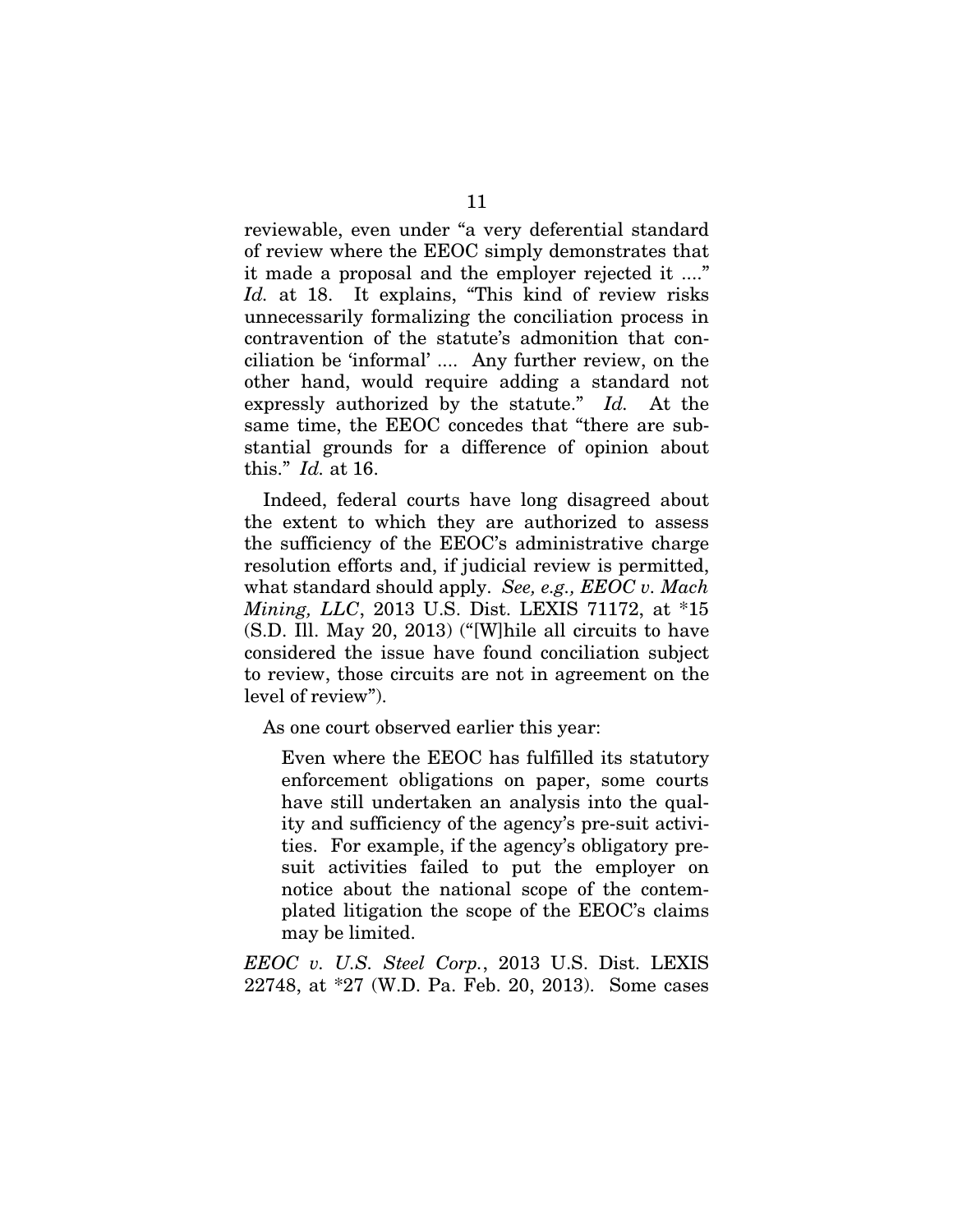"establish that the EEOC must make genuine and diligent efforts to resolve possible violations prior to filing a formal legal complaint in federal court," *id.*, whereas others "suggest substantive scrutiny of the agency's Title VII compliance is beyond a federal court's purview." *Id.* More specifically, the federal courts to have decided the question generally follow one of two approaches. One imposes a bona fide, "good faith" conciliation requirement that is designed to ensure the EEOC's pre-suit efforts are meaningful, and the other affords the agency wide latitude to determine for itself whether or not it fulfilled its statutory obligations.

In *EEOC v. Klingler Electric Corp.*, the Fifth Circuit held that the EEOC satisfies its statutory duty to conciliate only if, at a minimum, "it outlines to the employer the reasonable cause for its belief that Title VII has been violated, offers an opportunity for voluntary compliance, and responds in a reasonable and flexible manner to the reasonable attitudes of the employer." 636 F.2d 104, 107 (5th Cir. 1981) (citation omitted). The *Klingler* good faith conciliation standard is followed by the Second and Eleventh Circuits, as well as a number of district courts. *See, e.g., EEOC v. Agro Distrib., LLC*, 555 F.3d 462, 468 (5th Cir. 2009) (the EEOC failed to properly investigate and "compounded its arbitrary assessment that Agro violated the ADA with an insupportable demand for compensatory damages as a weapon to force settlement"); *EEOC v. Asplundh Tree Expert Co.*, 340 F.3d 1256, 1261 (11th Cir. 2003) (EEOC "failed to fulfill its statutory duty to act in good faith to achieve conciliation, effect voluntary compliance, and to reserve judicial action as a last resort"); *EEOC v. Sears, Roebuck & Co.*, 650 F.2d 14, 19 (2d Cir. 1981) ("patently inadequate" conciliation by EEOC war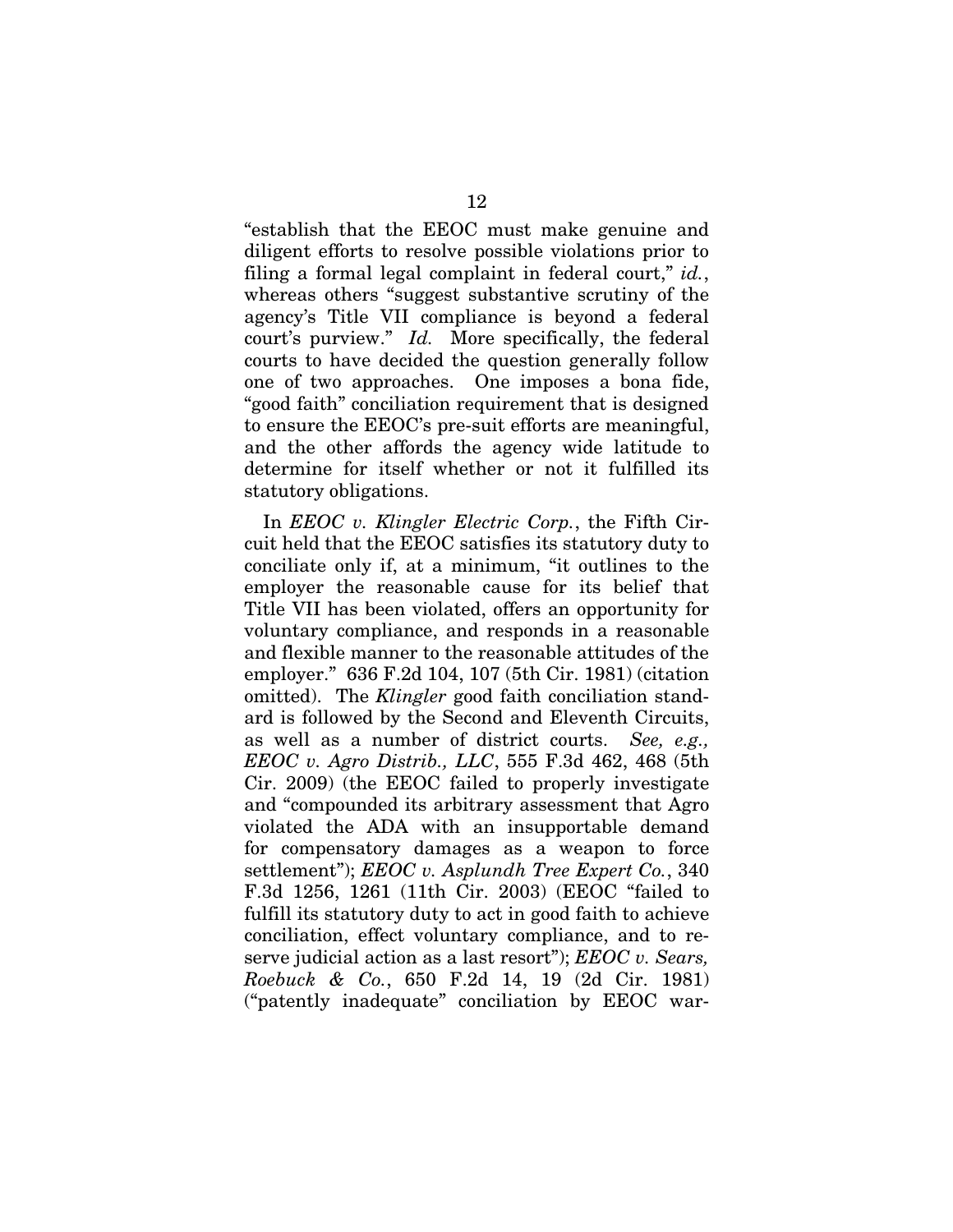rants dismissal of action); *EEOC v. Bloomberg L.P*., 751 F. Supp. 2d 628, 642 (S.D.N.Y. 2010) ("the EEOC's position, in these circumstances, does not embody a 'reasonable and flexible' response to the 'reasonable attitudes' of the employer"); *EEOC v. Die Fliedermaus, LLC*, 77 F. Supp. 2d 460, 467 (S.D.N.Y. 1999) (By ignoring employer's letter seeking more information regarding certain aspects of the conciliation proposal, and instead filing suit six days later, the EEOC failed to respond in a "reasonable and flexible manner").

Along those lines, the Eighth Circuit held in *EEOC v. CRST Van Expedited* that the EEOC's failure to investigate (or attempt to conciliate) individual instances of alleged discrimination warranted dismissal of its class claims. 679 F.3d 657 (8th Cir. 2012). In doing so, it agreed with the district court, which excoriated the EEOC for "wholly abandon[ing]" its role in the *entire* administrative process. *EEOC v. CRST Van Expedited, Inc*., 2009 U.S. Dist. LEXIS 71396, at \*51 (N.D. Iowa Aug. 13, 2009) ("the EEOC did not conduct *any* investigation of the specific allegations ... let alone issue a reasonable cause determination as to those allegations or conciliate them"), *aff'd*, 679 F.3d 657 (8th Cir. 2012).

In contrast, the court below held that the nature and scope of the EEOC's pre-suit, administrative activities is within the agency's own discretion, and is not subject to second-guessing by the courts, reaffirming its longstanding position on the subject. Indeed, the Sixth Circuit long has held that a district court's role is only to "determine whether the EEOC made an attempt at conciliation." *EEOC v. Keco Indus., Inc.,* 748 F.2d 1097, 1102 (6th Cir. 1984). In *Keco Industries,* the Sixth Circuit acknowledged that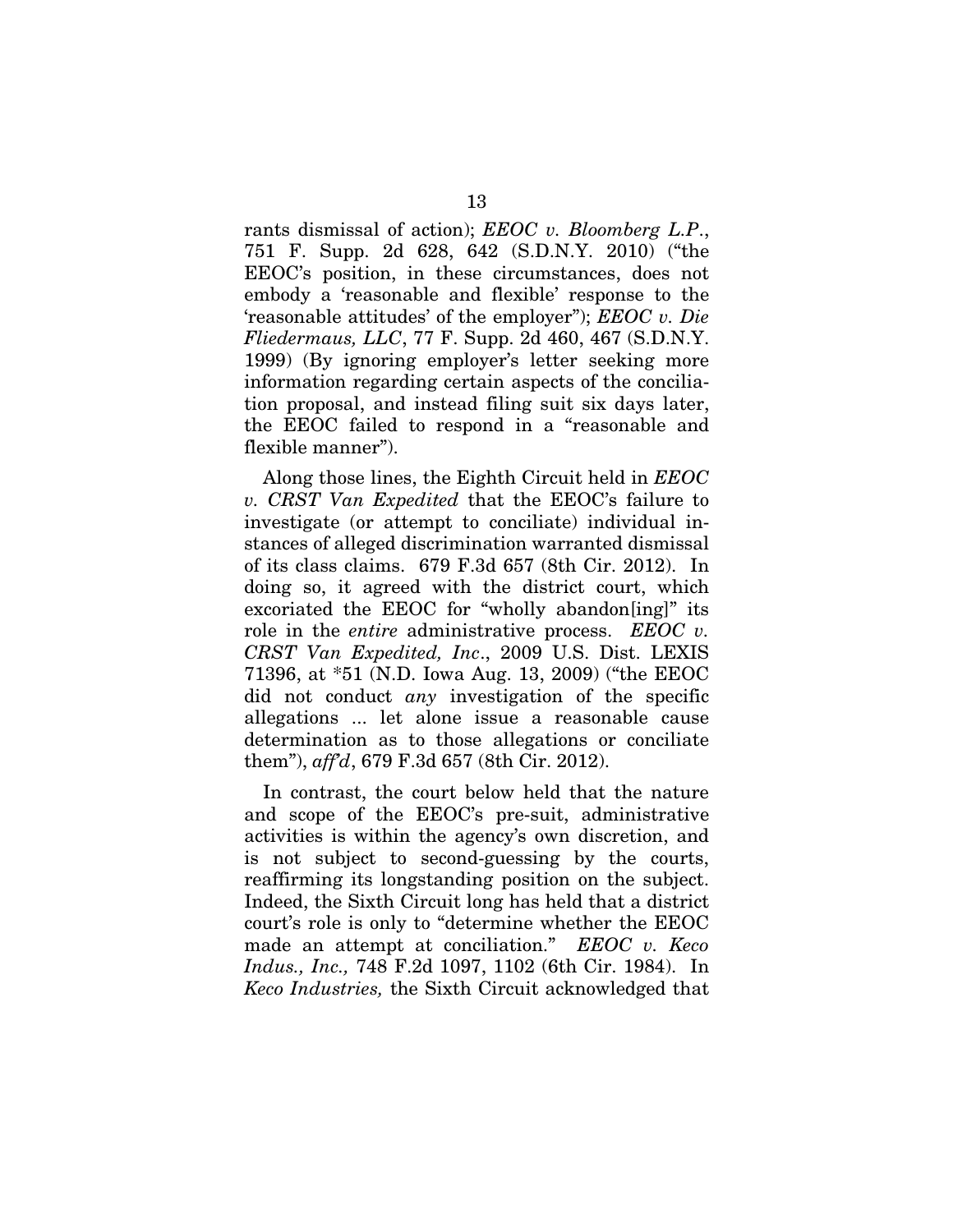there is a good faith component to Title VII conciliation, but went on to suggest that whether the "form and substance" of conciliation represents a good faith effort on the EEOC's part is for the agency, and it alone, to decide:

The district court should only determine whether the EEOC made an attempt at conciliation. The form and substance of those conciliations is within the discretion of the EEOC as the agency created to administer and enforce our employment discrimination laws and is beyond judicial review.

*Id*. This highly deferential conciliation standard is followed by a number of courts, including the Fourth and Tenth Circuits. *See EEOC v. Radiator Specialty Co.*, 610 F.2d 178 (4th Cir. 1979); *EEOC v. Zia Co.*, 582 F.2d 527 (10th Cir. 1978); *see also EEOC v. JBS USA, LLC*, 2013 U.S. Dist. LEXIS 53354, at \*42 (D. Neb. Apr. 12, 2013) (courts "cannot review the sufficiency of the EEOC's investigation as a means of limiting the EEOC's claims"); *Ariz. ex rel Goddard v. GEO Group*, 2012 U.S. Dist. LEXIS 102950, at \*30 (D. Ariz. Apr. 17, 2012) (noting that "district courts in [the Ninth Circuit] have generally tilted toward the approach taken by the Sixth and Tenth Circuits, affording the EEOC wide deference in discharging its duty to conciliate") (citation omitted).

The Seventh Circuit also appears to ascribe to that view, and has cited *Keco* for the proposition that the EEOC's compliance with Title VII's pre-suit requirements is not subject to any meaningful level of judicial review *at all*. *EEOC v. Elgin Teachers Ass'n*, 27 F.3d 292, 294 (7th Cir. 1994) ("Whether litigating to back up its demand was prudent … is a matter for the conscience of the person who authorized the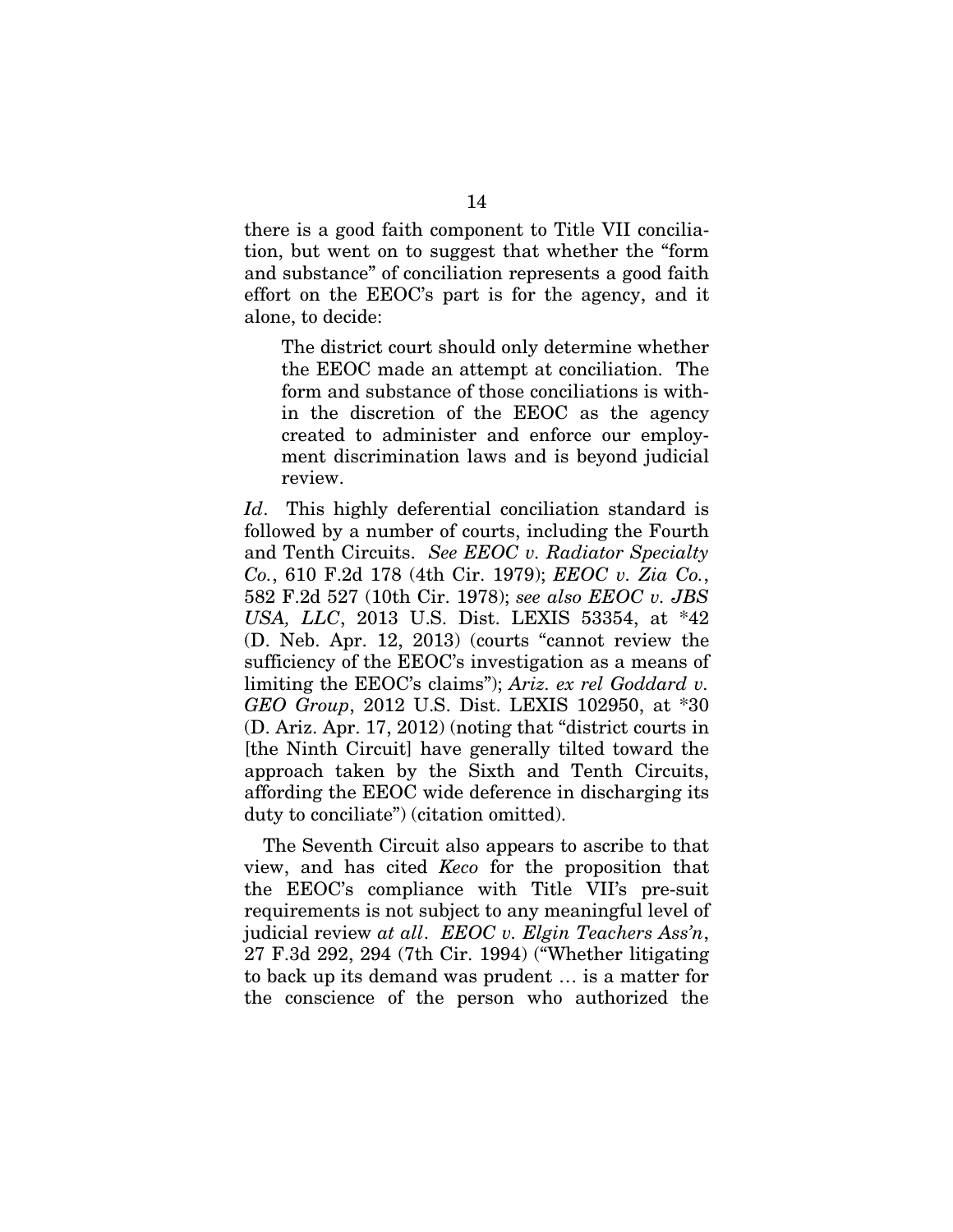suit, rather than for the judiciary") (citing *Keco Industries*); *see also EEOC v. Caterpillar, Inc.*, 409 F.3d 831, 832 (7th Cir. 2005) (observing that "no case actually *holds* that the scope of the EEOC's investigation is a justiciable issue in a suit by the EEOC").

The EEOC has argued that the Seventh Circuit's decision in *EEOC v. Caterpillar* compels the conclusion that "its conciliation process is not subject to any level of judicial review because conciliation, like a probable cause determination, is a prerequisite to filing suit." *EEOC v. Mach Mining*, 2013 U.S. Dist. LEXIS 10859, at \*9 (S.D. Ill. Jan. 28, 2013) (footnote omitted). As one district court pointed out, however, "[c]onsidering the same argument from the EEOC, a court in the Northern District of Illinois concluded that *Caterpillar* compels no such conclusion." *Id.*  (citing *EEOC v. St. Alexius Med. Ctr.,* 2012 U.S. Dist. LEXIS 178866 (N.D. Ill. Dec. 18, 2012)) (footnote omitted).

Indeed, when Congress granted the EEOC litigation authority in 1972, it rejected efforts to insulate agency pre-suit conduct from judicial review. An earlier version of what eventually would become the Equal Employment Opportunity Act of 1972 specified:

If the Commission determines after attempting to secure voluntary compliance under subsection (b) that it is unable to secure from the respondent a conciliation agreement acceptable to Commission and the person aggrieved, *which determination shall not be reviewable by any court*, the Commission shall issue and cause to be served upon the respondent a complaint stating the facts upon which the allegation of the unlawful employment practice is based ....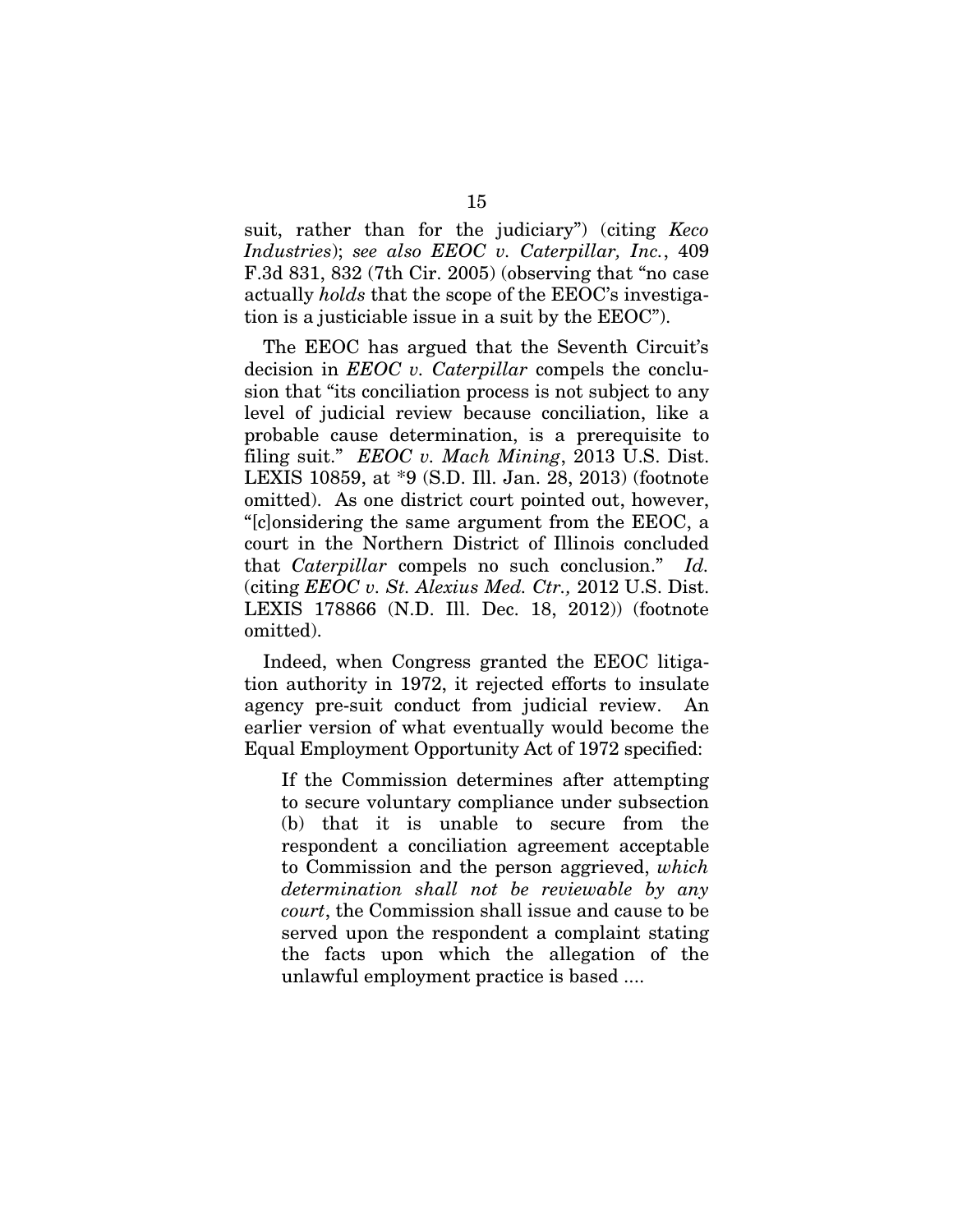H.R. 1746, 92d Cong. § 4(f) (1971) (emphasis added). That version of the legislation, which clearly sought to limit the scope of judicial review of EEOC conciliation efforts, was rejected. The enacted version instead provides:

If within thirty days after a charge is filed with the Commission or within thirty days after expiration of any period of reference under subsection (c) or (d), the Commission has been unable to secure from the respondent a conciliation agreement acceptable to the Commission, the Commission may bring a civil action against any respondent not a government, governmental agency, or political subdivision named in the charge.

42 U.S.C. § 2000e-5(f)(1). Despite Congress's clear intent to empower courts to review and assess the sufficiency of its pre-suit activities, the EEOC continues to press the courts – with some success – to relinquish that authority. This case presents the Court with an opportunity to correct that misperception, and in doing so bring much-needed clarity and predictability to the administration and enforcement of Title VII.

> **2. Courts are sharply divided as to whether the EEOC may pursue compensatory and punitive damages for pattern-or-practice discrimination under Section 706 instead of Section 707, which expressly authorizes pattern-or-practice claims, but limits the remedy to injunctive relief**

The EEOC may file a Title VII lawsuit for intentional, disparate treatment discrimination in one of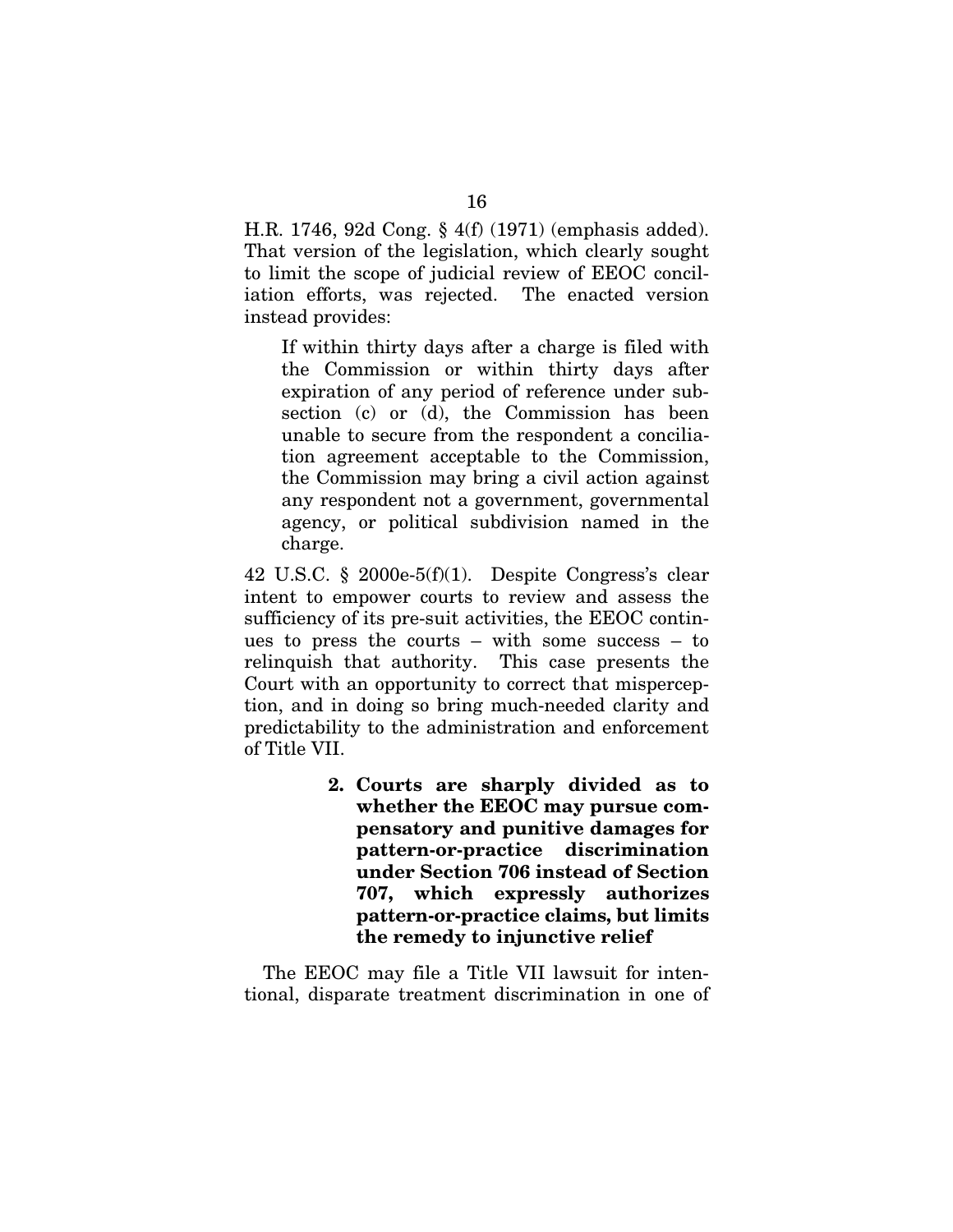two ways. Section 706 empowers the agency to sue an employer in its own name on behalf of a "person or [a class of] persons aggrieved" by an unlawful employment practice.  $42 \text{ U.S.C. }$ §  $2000 \text{e-}5 \cdot f \cdot (1)$ . Alternatively, the agency may bring a "pattern or practice" lawsuit under Section 707. 42 U.S.C. § 2000e-6. To make out the latter claim, this Court has said that the EEOC must show that alleged discrimination was the defendant's *modus operandi* – *e.g.*, a "standard operating procedure" followed by the employer, as opposed to isolated violations. *Int'l Bhd. of Teamsters v. United States*, 431 U.S. 324, 336 (1977).

Liability in a Section 707 case does not hinge on the particularized experience of the individual claimant, as it does in a Section 706 claim. In particular, while Section 706 actions "are – and have always been – adjudicated under the burden-shifting framework announced in *McDonnell-Douglas* [*Corp. v. Green*, 411 U.S. 792 (1973)]," Pet. App. 97, Section 707 pattern-or-practice cases are resolved using the two-step approach set forth in *Teamsters*. 431 U.S. at 360.

Under the *Teamsters* framework, the EEOC must establish in an initial "liability" phase the existence of a general policy of discrimination, as opposed to isolated discriminatory acts. *Id.* If the agency meets this burden, the employer is then given an opportunity to defeat the agency's *prima facie* case by "demonstrating that the Government's proof is either inaccurate or insignificant." *Id.* If the employer fails to make this showing, liability attaches, warranting a broad injunction benefiting the entire class as a whole. *Id.* The case then moves to a second "remedial" phase to determine what, if any, relief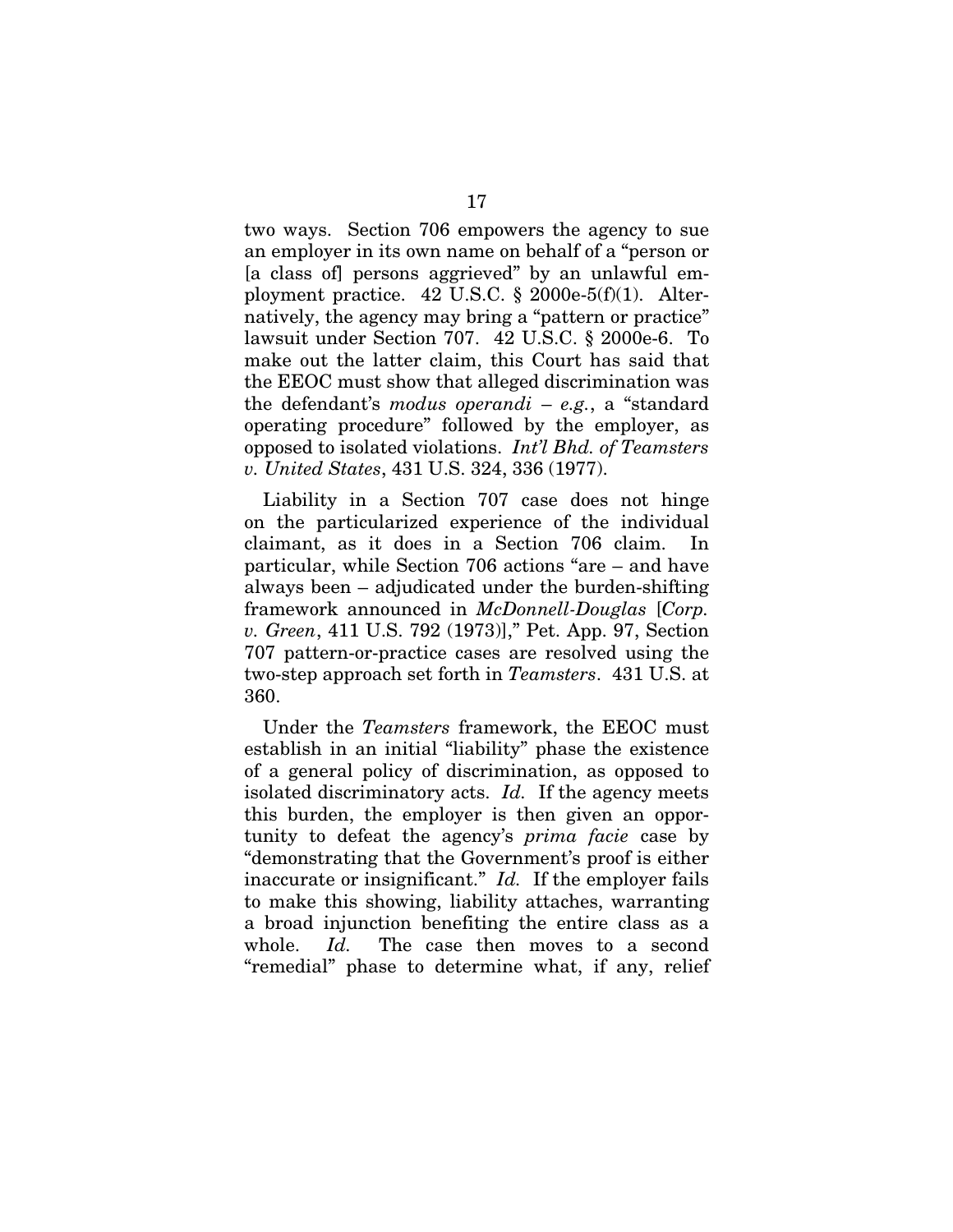should be granted to individual class members. *Id.* at 361.

"[N]owhere within the text of § 706 can the EEOC find authority to bring a so-called 'pattern or practice' action. That authority is instead couched within § 707, to which Congress chose not to extend compensatory or punitive damages when amending 42 U.S.C. § 1981a ...." Pet. App. 97. While acknowledging that Section 706 "does not contain the same explicit authorization as does Section 707 for suits under a pattern-or-practice theory," Pet. App. 14, the Sixth Circuit below nevertheless concluded that such an omission in no way limits the EEOC's use of the *Teamsters* framework for establishing liability in Section 706 cases. Pet. App. 19.

Some "courts have blurred the line between classwide claims brought pursuant to § 706 and patternor-practice claims brought pursuant to § 707," while others "have reached the contrary conclusion." *EEOC v. Bass Pro Outdoor World, LLC,* 884 F. Supp. 2d 499, 519-20 (S.D. Tex. 2012) (citations omitted). In *EEOC v. International Profit Associates*, 2007 U.S. Dist. LEXIS 19070 (N.D. Ill. Mar. 16, 2007), for instance, a federal trial court permitted the EEOC to maintain a "hybrid" pattern-or-practice action for full statutory damages under Section 706, reasoning, not unlike the Sixth Circuit below, that because Sections 706 and 707 share similar procedures, Congress must have intended to allow pattern-or-practice claims to be brought under either provision. *See also EEOC v. Scolari Warehouse Markets, Inc.,* 488 F. Supp. 2d 1117, 1145 (D. Nev. 2007) ("Given the similar nature of such claims and the remedial purpose of Title VII," there is "little legal or prudential reason to foreclose the EEOC from bringing a pattern-or-practice claim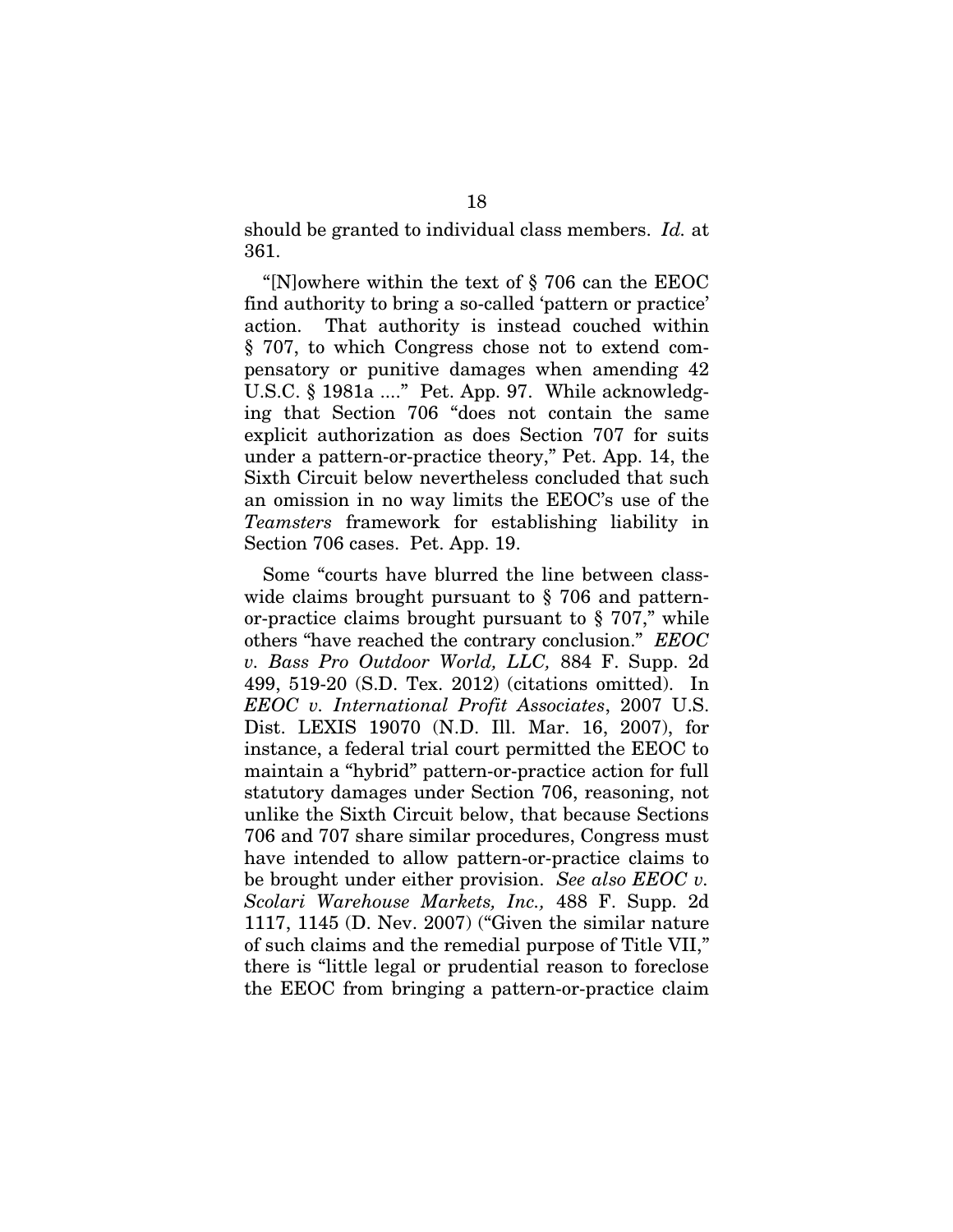pursuant to §§ 706 and 707 for the purpose of seeking punitive and compensatory damages").

Likewise, in *EEOC v. Pitre, Inc.*, the district court rejected as "far from accurate" the employer's contention that the EEOC's authority to bring a pattern-orpractice suit is defined by, and limited to, the plain text of Section 707. 2012 U.S. Dist. LEXIS 179146, at  $*16$  (D.N.M. Nov. 30, 2012). Relying on the Sixth Circuit's decision below, it concluded that "Sections 706 and 707 clearly overlap, providing the EEOC with multiple routes to bring employers who engage in unlawful discrimination to justice." *Id.* at \*17, \*20-\*21 n.1 (also noting "it is possible that the EEOC will rely on § 707 in an effort to skirt the 300-day statutory limitations period. At this time, though, the Court need not determine the EEOC's authority to bring suit under §§ 706 and 707 simultaneously").

In contrast, a number of federal courts have rejected the notion that Sections 706 and 707 are functionally indistinguishable, thereby enabling the government to pursue class-based, expanded damages as it sees fit. In *EEOC v. CRST Van Expedited,* for instance, the trial court harshly criticized the EEOC for pursuing a *Teamsters-*type pattern-orpractice case in which it sought class-based compensatory and punitive damages under Section 706, not under Section 707. 611 F. Supp. 2d 918 (N.D. Iowa 2009), *aff'd*, 679 F.3d 657 (8th Cir. 2012). Rejecting the EEOC's questionable contention that its failure to investigate and attempt to informally resolve the claims of all the class members on whose behalf it sought monetary relief "does not preclude it from proving that the discriminatory environment existed and that identified victims are entitled to compensation," *EEOC v. CRST Van Expedited, Inc.*, 615 F.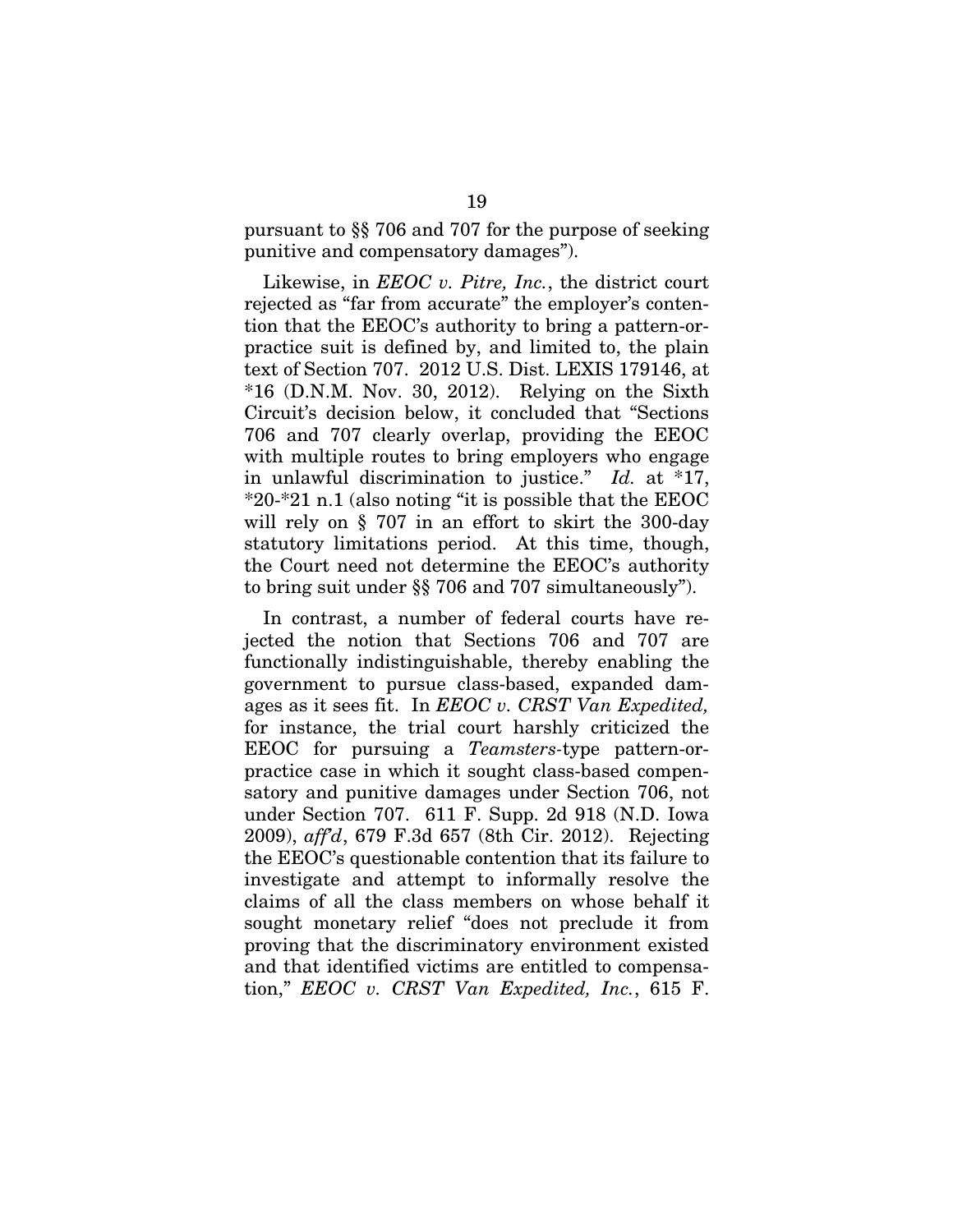Supp. 2d 867, 875 (N.D. Iowa 2009) (citation omitted), *aff'd*, 679 F.3d 657 (8th Cir. 2012), the trial court observed:

[I]t would appear the EEOC is attempting to have its cake and eat it too. That is, the EEOC is attempting to avail itself of the *Teamsters* burden-shifting framework yet still seek compensatory and punitive damages under § 706. Complicating matters further, it is important to remember that the Supreme Court designed the *Teamsters* burden-shifting framework with only equitable relief in mind.

611 F. Supp. 2d at 934 (citations omitted). Thus, "[d]espite not directly ruling on the propriety of the EEOC's attempt to bring a pattern or practice suit under § 706, the *CRST* Court was not receptive to the EEOC's arguments on the subject ...." Pet. App. 94- 95.

The district court in *EEOC v. Bass Pro Outdoor World, LLC* similarly held that the EEOC "cannot bring a hybrid pattern or practice claim that melds the respective frameworks of § 706 and § 707. Rather, the Court interprets § 706 to not provide a vehicle for pattern or practice claims. Likewise, the Court believes § 707 only permits equitable relief." 884 F. Supp. 2d 499, 520 (S.D. Tex. 2012). The court there found no "support in the case law, or in the statutes themselves, for the EEOC's proposition that § 707's pattern or practice language is merely a redundancy." *Id.*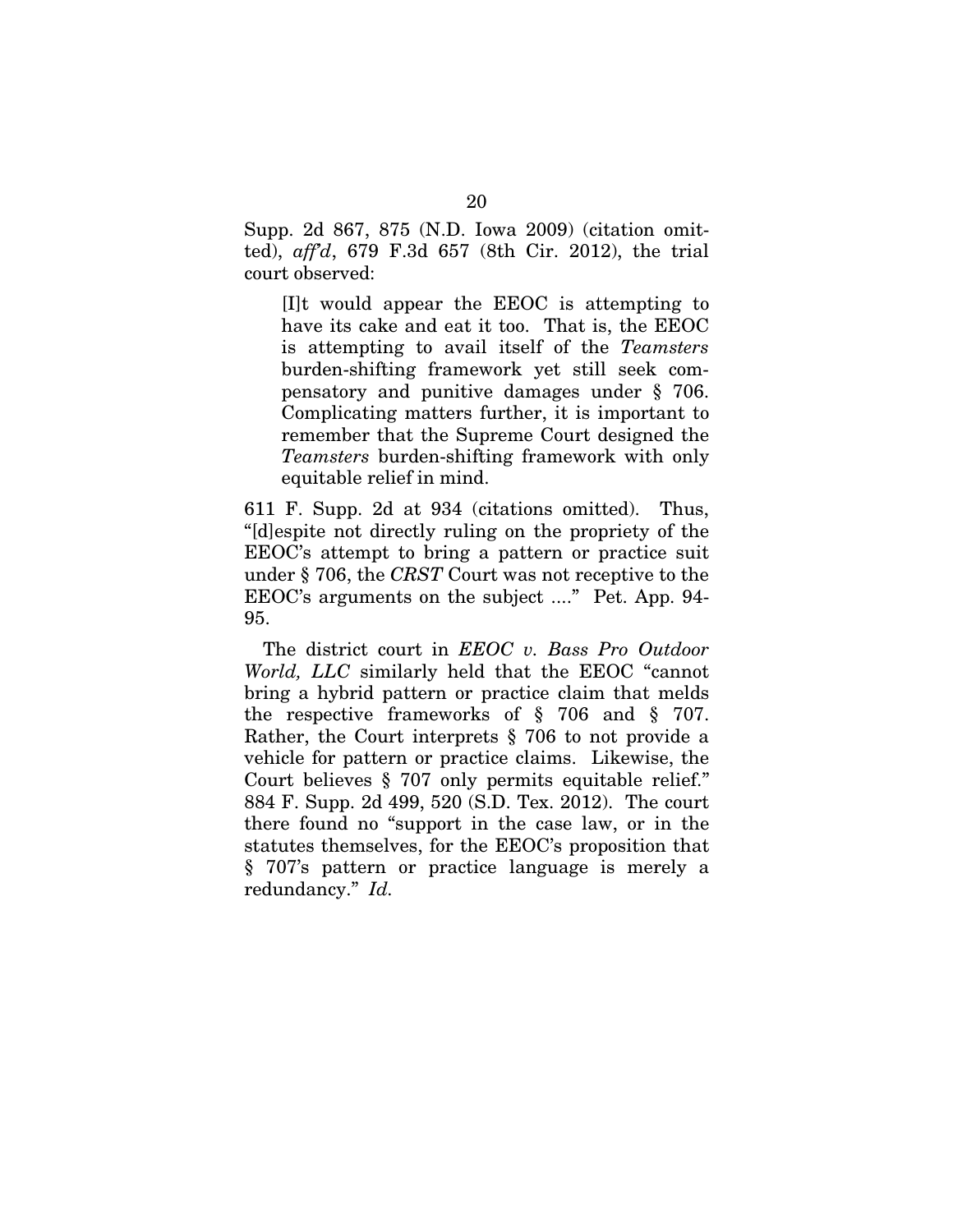### **B. The Decision Below Threatens To Undermine Effective Title VII Enforcement By Facilitating, Indeed Encouraging, Abusive EEOC Litigation Tactics That Significantly Disadvantage All Employers, But Especially Those With Nationwide Operations**

The EEOC has embarked on an aggressive enforcement strategy that continues to focus on large cases with potential systemic implications.<sup>[2](#page-28-0)</sup> Because the EEOC can bring a Title VII pattern-or-practice lawsuit against any covered business with a nationwide employee presence essentially wherever it chooses, the inconsistency in the courts regarding the scope of the EEOC's authority under Title VII, a conflict that is exacerbated by the decision below, gives the agency a significant tactical advantage over employers defending such claims. $3$ 

In addition, because the federal courts do not agree on whether and to what extent EEOC pre-suit

-

<span id="page-28-0"></span><sup>2</sup> A post that appeared last year in the *Boston Herald*  criticized a particularly aggressive EEOC investigation of a local business, characterizing the EEOC's efforts to "fish" for potential violations "and even solicit[] victims – rather than just waiting for people to report they've been wronged" as a "growing part of the agency's mission." *See* John Zaremba, *EEOC defends Marylou's hiring probe*, Boston Herald, June 8, 2012, *available at* [http://www.bostonherald.com/news/regional/](http://www.bostonherald.com/news/regional/%20view.bg?articleid=1061137490)  [view.bg?articleid=1061137490](http://www.bostonherald.com/news/regional/%20view.bg?articleid=1061137490)**.**

<span id="page-28-1"></span><sup>&</sup>lt;sup>3</sup> Title VII applies to every employer with 15 or more employees; thus, the number of employers potentially at risk is substantial. For example, in 2008, 56% of all U.S. business establishments, which collectively employ millions of workers, were subject to Title VII. United States Census Bureau, Employment Size of Firms, Table 2a. Employment Size of Employer and Nonemployer Firms, 2008, *available at* [http://www.census.gov/](http://www.census.gov/%20econ/smallbus.html)  [econ/smallbus.html](http://www.census.gov/%20econ/smallbus.html)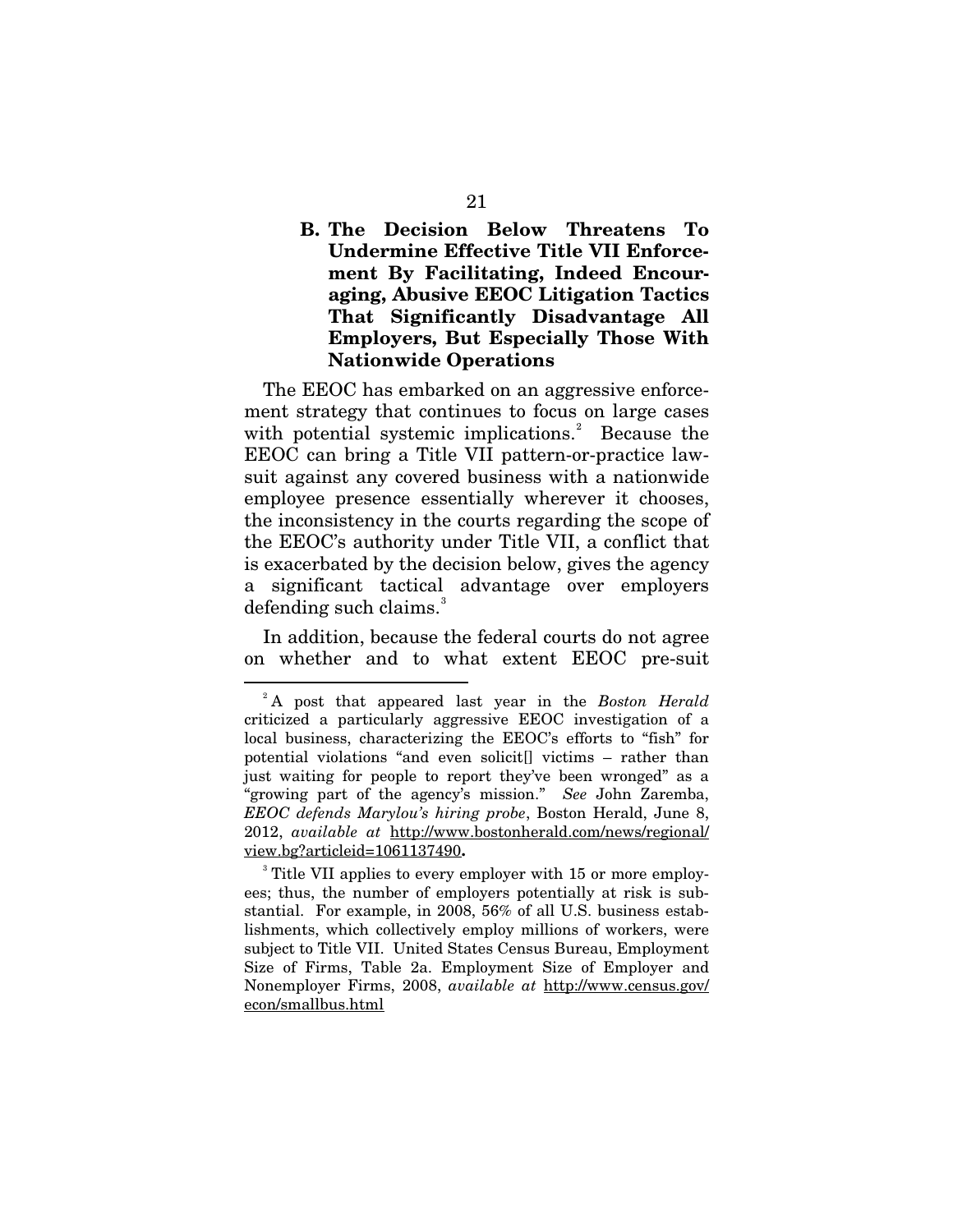administrative obligations are subject to review, employers have little confidence that discrimination claims will be evaluated by the EEOC fairly and in a consistent manner, or that the agency will pursue suit *only* in those rare instances in which informal resolution is not possible. The decision below further emboldens the EEOC to pursue what the district court characterized as a "sue first, ask questions later" strategy,<sup>[4](#page-29-0)</sup> and it is likely to result in an increase in agency-initiated, pattern-or-practice class litigation, which in turn will require employers to devote considerable time and financial resources to defend themselves.

These unchecked EEOC enforcement tactics continue to receive decidedly unflattering, national attention, both by the courts and the media. For example, a recent *Wall Street Journal* editorial questioned the EEOC's decision, consistent with its "reputation for testing the boundaries of the law," to target PricewaterhouseCooper's (PwC) mandatory retirement policy for firm partners. Editorial, *Discriminating Against Partnerships*, Wall St. J., June 3, 2013. [5](#page-29-1) Of particular relevance here, the editorial points out that during conciliation, the firm asked the EEOC to "clarify its concerns" – presumably the basis for its reasonable cause determination and settlement demand – in response to which the agency reportedly "declined to explain and merely read [this Court's] *Clackamas* tests out loud, hoping the company would settle." *Id*. It continued:

<u>.</u>

<span id="page-29-0"></span><sup>4</sup> *EEOC v. CRST Van Expedited, Inc*., 2009 U.S. Dist. LEXIS 71396 (N.D. Iowa 2009), *aff'd*, 679 F.3d 657 (8th Cir. 2012).

<span id="page-29-1"></span><sup>5</sup> *Available at* [http://online.wsj.com/article/SB10001424127887](http://online.wsj.com/article/SB10001424127887%20323855804578511693604180764.html)  [323855804578511693604180764.html](http://online.wsj.com/article/SB10001424127887%20323855804578511693604180764.html)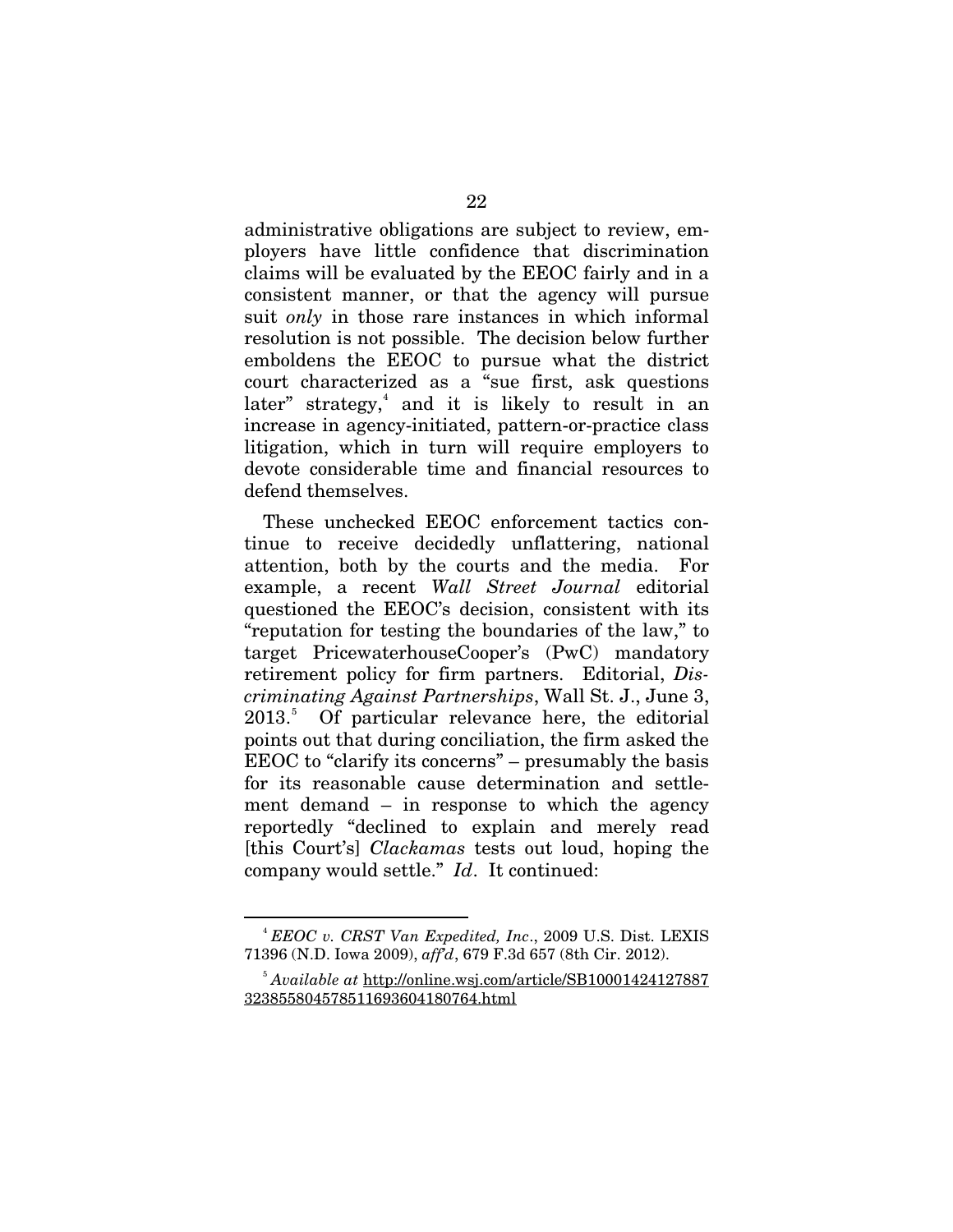PwC's lawyers replied in a January 2013 letter that this tactic "does not, in our view, satisfy the agency's obligations to conciliate" and "deprived us of the ability to formulate a proposal to address your concerns." PwC also offered to put the mandatory retirement age up for another partner vote. Two days later, [the EEOC] terminated the negotiation.

#### *Id.* The editorial concludes by observing:

Perhaps they think that dealing with the EEOC behind closed doors is best. But trying to negotiate quietly hasn't helped PwC. This is one more example of the ways that [the EEOC] harasses private business simply because it wants to show who's the boss.

#### *Id.*

The persistent conflict regarding whether and to what degree courts may review the sufficiency of the EEOC's pre-suit administrative efforts further enables the agency to utilize harassing and unjustified tactics to coerce employers to settle, particularly those that justifiably fear the reputational damage that would result from an EEOC-initiated public enforcement action.

Because of these inconsistencies, employers with operations in multiple jurisdictions thus face vastly different standards, requirements and expectations regarding administrative charge resolution procedures, which create an unacceptable level of unpredictability that makes it much more difficult to resolve discrimination claims informally and as expeditiously as possible. More importantly, the EEOC's notion that its conciliation efforts – however questionable – cannot be second-guessed by this or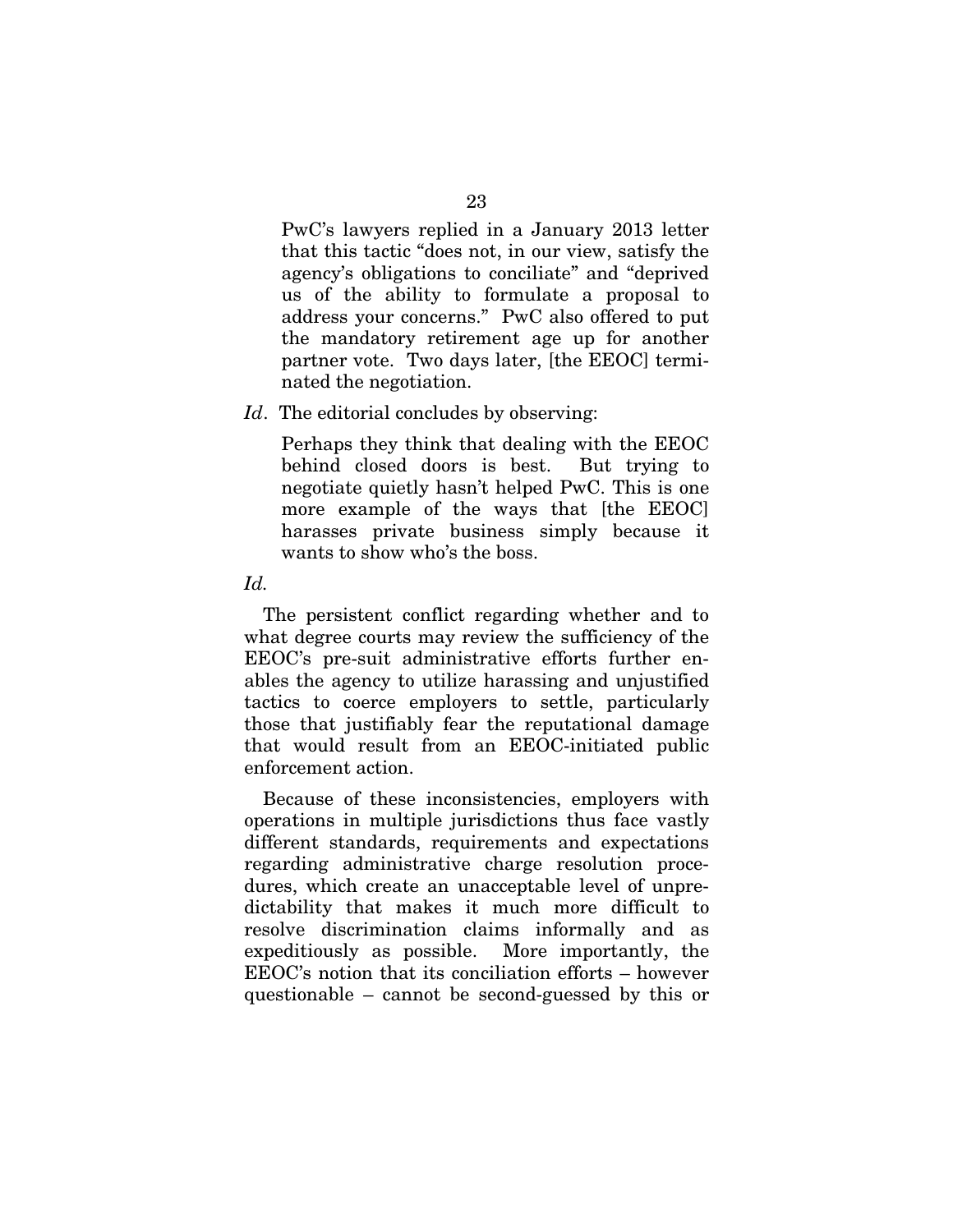any other Court will continue to encourage agency behavior seemingly designed to undermine, rather than facilitate, informal discrimination charge investigation, which is squarely at odds with Title VII's aims and purposes.

The legislative history of the 1972 amendments to Title VII confirms Congress's preference for conciliation as a means of resolving discrimination claims:

The conferees contemplate that the Commission will continue to make every effort to conciliate as required by existing law. Only if conciliation proves to be *impossible* do we expect the Commission to bring action in federal district court to seek enforcement.

118 Cong. Rec. H1861 (Mar. 8, 1972) (quoted by *EEOC v. Zia*, 582 F.2d 527, 533 (10th Cir. 1978)) (emphasis added). This Court acknowledged the strong federal public policy favoring informal resolution of discrimination charges through conciliation in *Occidental Life Insurance Co. of California v. EEOC*, ruling that the EEOC "whenever possible" must attempt to resolve discrimination charges "before suit is brought in a federal court ...." 432 U.S. 355, 368 (1977). *See also W.R. Grace & Co. v. Local Union 759*, 461 U.S. 757, 770-71 (1983) (voluntary compliance is an "important public policy" intended by Congress to be "preferred means of enforcing Title VII") (citation omitted).

The EEOC does not satisfy its administrative duties merely by inviting a respondent to participate in conciliation. In order to fulfill its statutory mandate, the agency's conciliation efforts both must be meaningful *and* undertaken in good faith. Indeed, as the Fifth Circuit in *Klingler* observed, the EEOC's